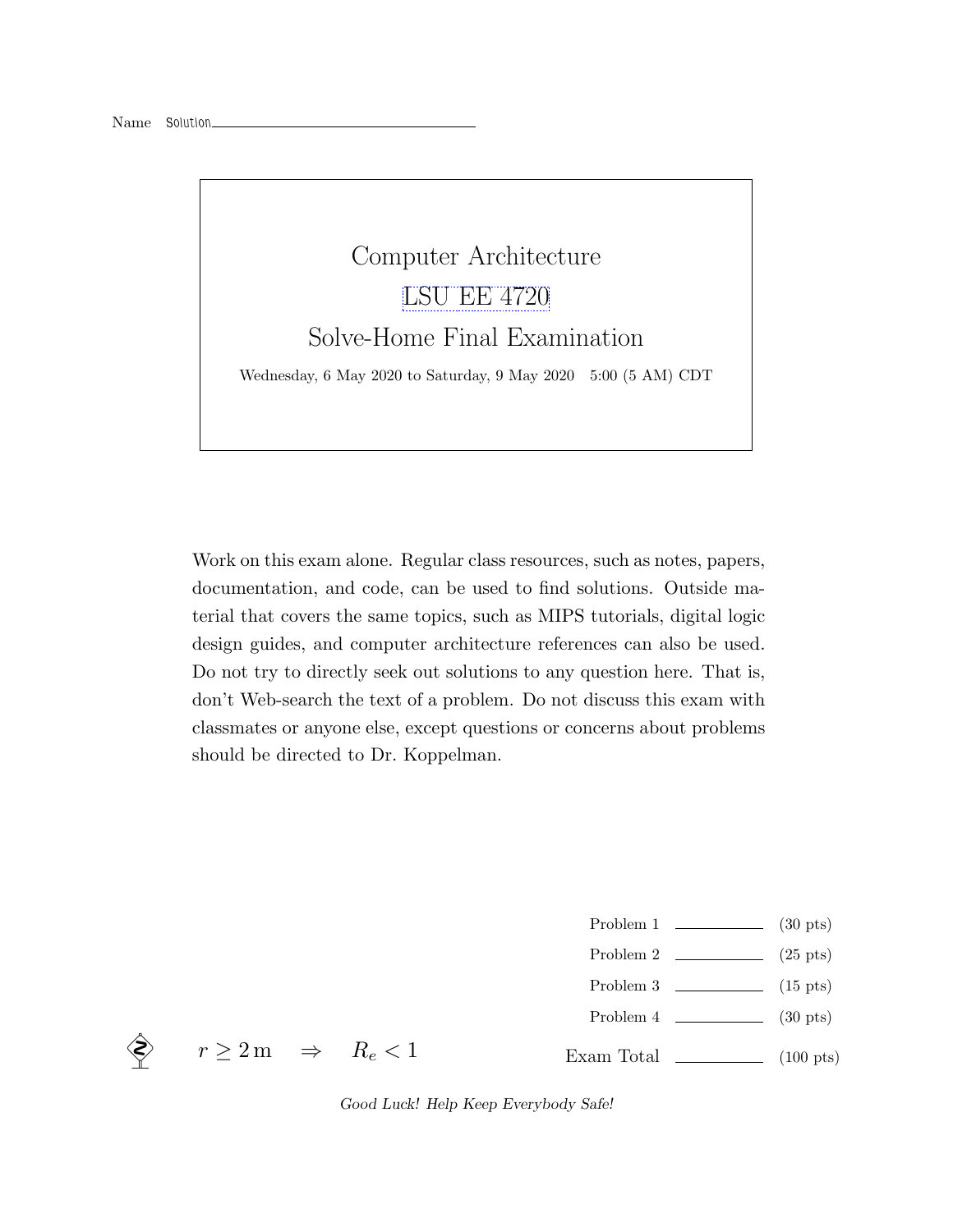Problem 1: (30 pts) The two-way superscalar MIPS implementation below has an ALU in the MX (née ME) stage, call it the second-chance ALU. For this problem the second-chance ALU will be connected so that two stall situations are avoided. A slightly similar problem appeared on the Spring 2006 Midterm Exam in Problem 2. It's okay to look at the problem and solution.



Yes, it's small! Use the next page for the solution.

(a) The sub in the code below suffers a stall due to a dependence with the other instruction in the same fetch group. Connect the second-chance ALU so that the stall is avoided. The changes must not break existing functionality and must not result in stalls for unrelated code. In particular note that the add does not stall in either version.

```
# Cycle 0 1 2 3 4 5 6 7 # Unmodified Implementation
ori R3, r1, 0xff IF ID EX ME WB
xor R2, r8, r9 IF ID EX ME WB
add R1, R2, R3 IF ID EX ME WB
sub R4, R1, r5 IF ID -> EX ME WB
and r7, r8, R4 IF -> ID EX ME WB
# Cycle 0 1 2 3 4 5 6 7
# Cycle 0 1 2 3 4 5 6 7 # With second-chance ALU.
ori R3, r1, 0xff IF ID EX MX WB
xor R2, r8, r9 IF ID EX MX WB
add R1, R2, R3 IF ID EX MX WB # No stall in either implementation.
sub R4, R1, r5 IF ID EX MX WB # No stall due to second-chance ALU!
and r7, r8, R4 IF ID -> EX MX WB # Stall due to second-chance ALU.
# Cycle 0 1 2 3 4 5 6 7
```
 $\sqrt{\ }$  Connect second-chance ALU to avoid the stall by the sub and allowing code to execute as in the sample above.  $\sqrt{\ }$  The connections should work for any pair of dependent, ALU-using, non-memory instructions. above.  $\sqrt{\ }$  The connections should work for any pair of dependent, ALU-using, non-memory instructions.

 $\triangledown$  Pay attention to cost. Assume that a pipeline latch bit costs twice as much as a multiplexor bit.

Do not add unneeded bypass paths.  $\mathcal{V}$  Don't break existing functionality.

Solution appears in blue in the diagram several pages ahead. The muxes at the second-chance ALU inputs are needed because the MX.alu0 value could be needed by the rs or rt operands (or both). Many solved the problem assuming that the MX.alu0 value is only needed for the rs source.

(b) The code below suffers a load/use stall. Add the minimum number of connections to the second-chance ALU so that such load/use stalls (in which the using instruction is in slot 1) can be avoided.

| add r3, r2, r3           |  | IF ID EX ME WB |                                        |  |
|--------------------------|--|----------------|----------------------------------------|--|
| 1w r4, 5(r1)             |  | IF ID EX ME WB |                                        |  |
| ori $r6$ , $r1$ , $0xff$ |  | IF ID EX ME WB |                                        |  |
| sub r5, r3, r4           |  |                | $TF$ $TD$ $\rightarrow$ $FX$ $MF$ . WB |  |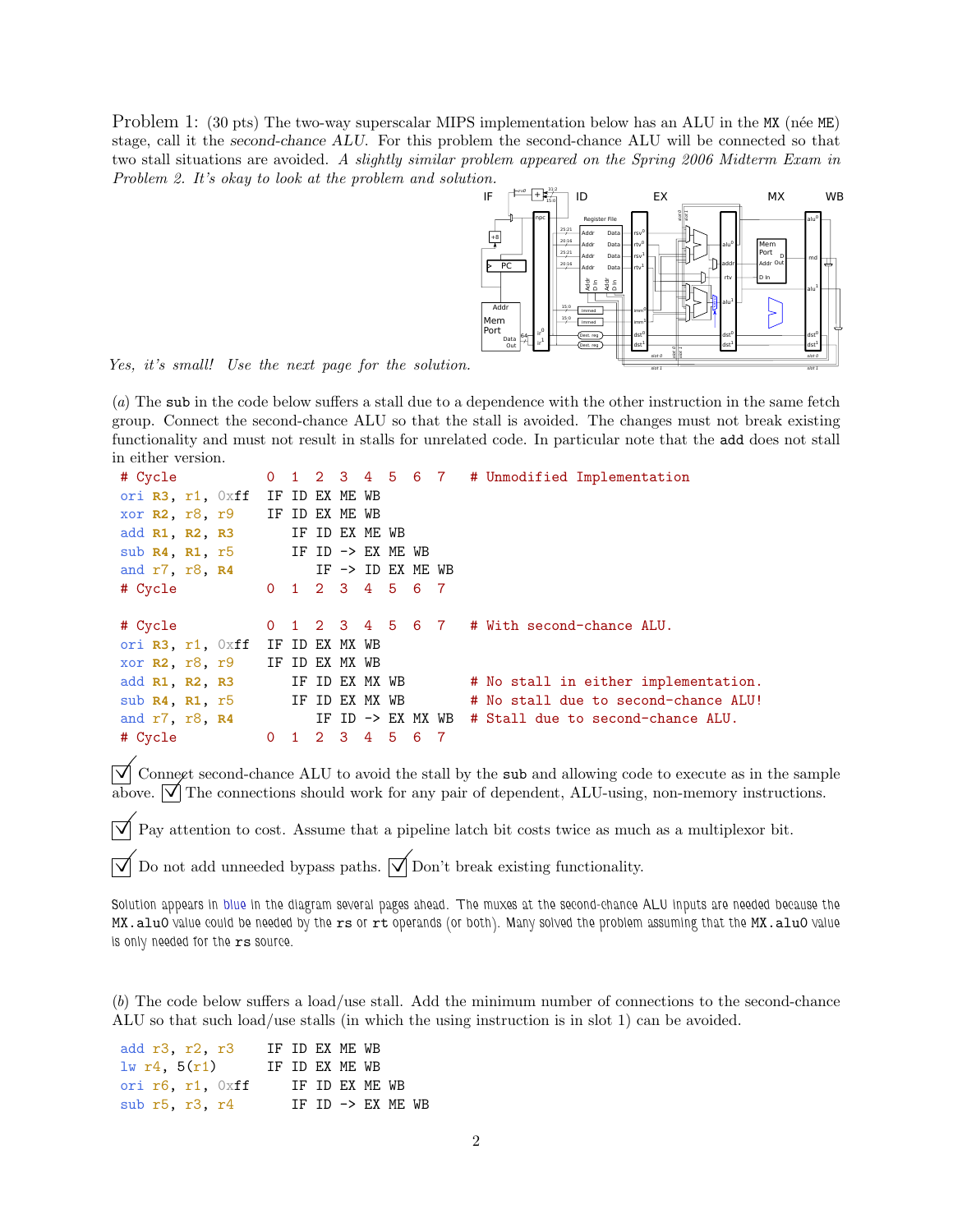$\bigvee$  Add connections to the second-chance ALU to avoid load/use stalls when the using instruction (such as the sub in the example) is in slot 1.

 $\mathbf{p}$  Pay attention to cost, use the same cost assumption as given in the previous part.

See solution several pages ahead.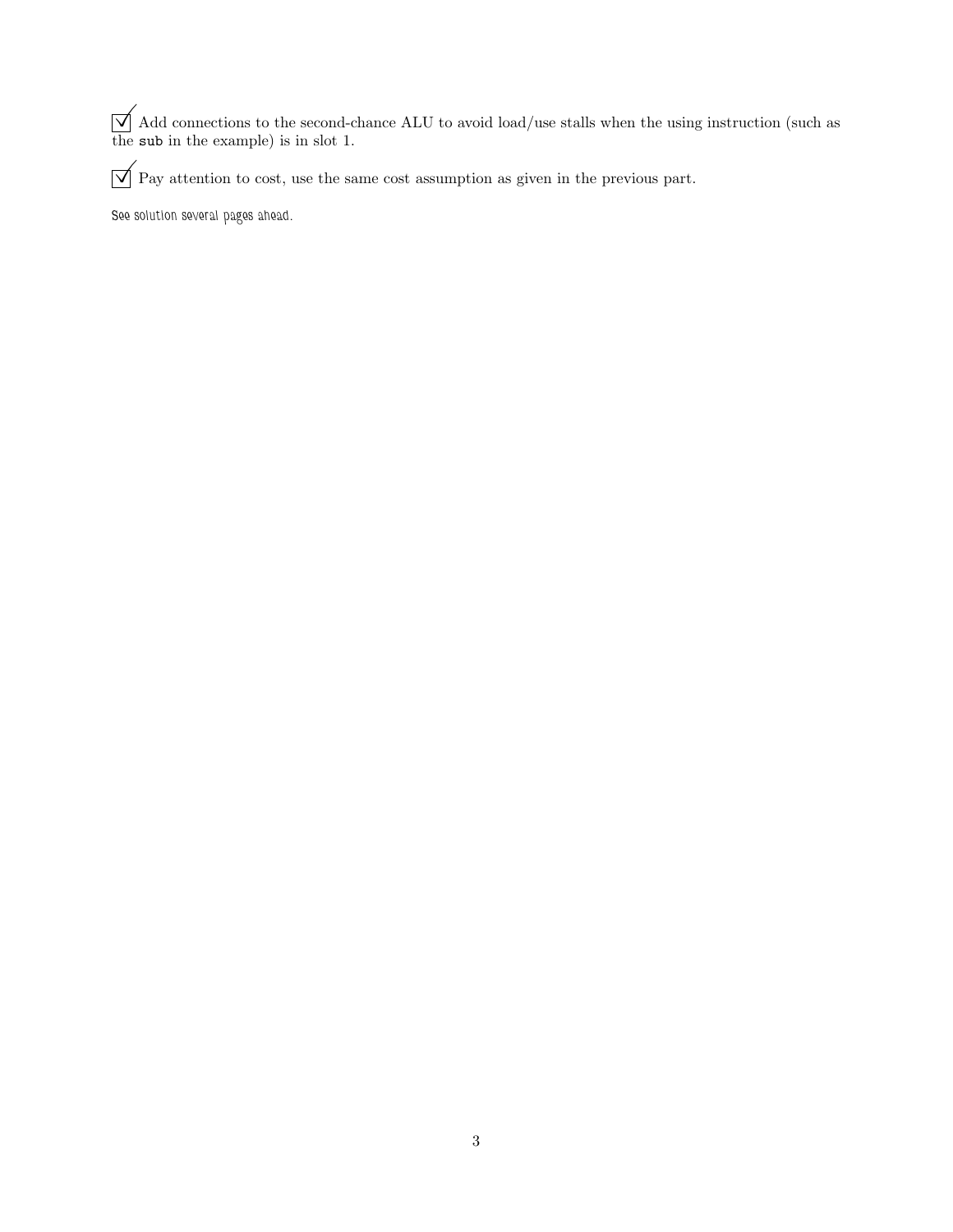(c) In the code below the sub does not stall due to the second-chance ALU but the and does stall. Add control logic to generate a stall signal for cases such as this.

| # Cycle 0 1 2 3 4 5 6 7         |  |  |  |  |                                                     |
|---------------------------------|--|--|--|--|-----------------------------------------------------|
| ori R3, r1, Oxff IF ID EX MX WB |  |  |  |  |                                                     |
| xor r2, r8, r9 IF ID EX MX WB   |  |  |  |  |                                                     |
| add R1, r2, R3 IF ID EX MX WB   |  |  |  |  |                                                     |
| sub R4, R1, r5 IF ID EX MX WB   |  |  |  |  | # No stall due to second-chance ALU!                |
| and r7, r8, R4                  |  |  |  |  | IF ID -> EX MX WB # Stall due to second-chance ALU. |
| # Cycle 0 1 2 3 4 5 6 7         |  |  |  |  |                                                     |

 $\bigvee$  Add logic to generate a stall signal for the situation described above.  $\bigvee$  The logic should work for any instruction dependent on an instruction using the second-chance ALU.

 $\overline{\vee}$  Pay attention to cost, use the same cost assumption as given in the previous part.

See solution on next page.

(d) Generate the select signal for the EX stage multiplexor shown in blue. The control logic should work for the intra-group dependence case. (The control logic does not need to work for the load/use case.)

 $\bigvee$  Add logic for the select signal for the intra-group dependence.  $\bigvee$  The logic should work for any pair of dependent, ALU-using, non-memory instructions.

 $\overline{\vee}$  Pay attention to cost, use the same cost assumption as given in the previous part.

You're almost there! The solution is on the very next page!!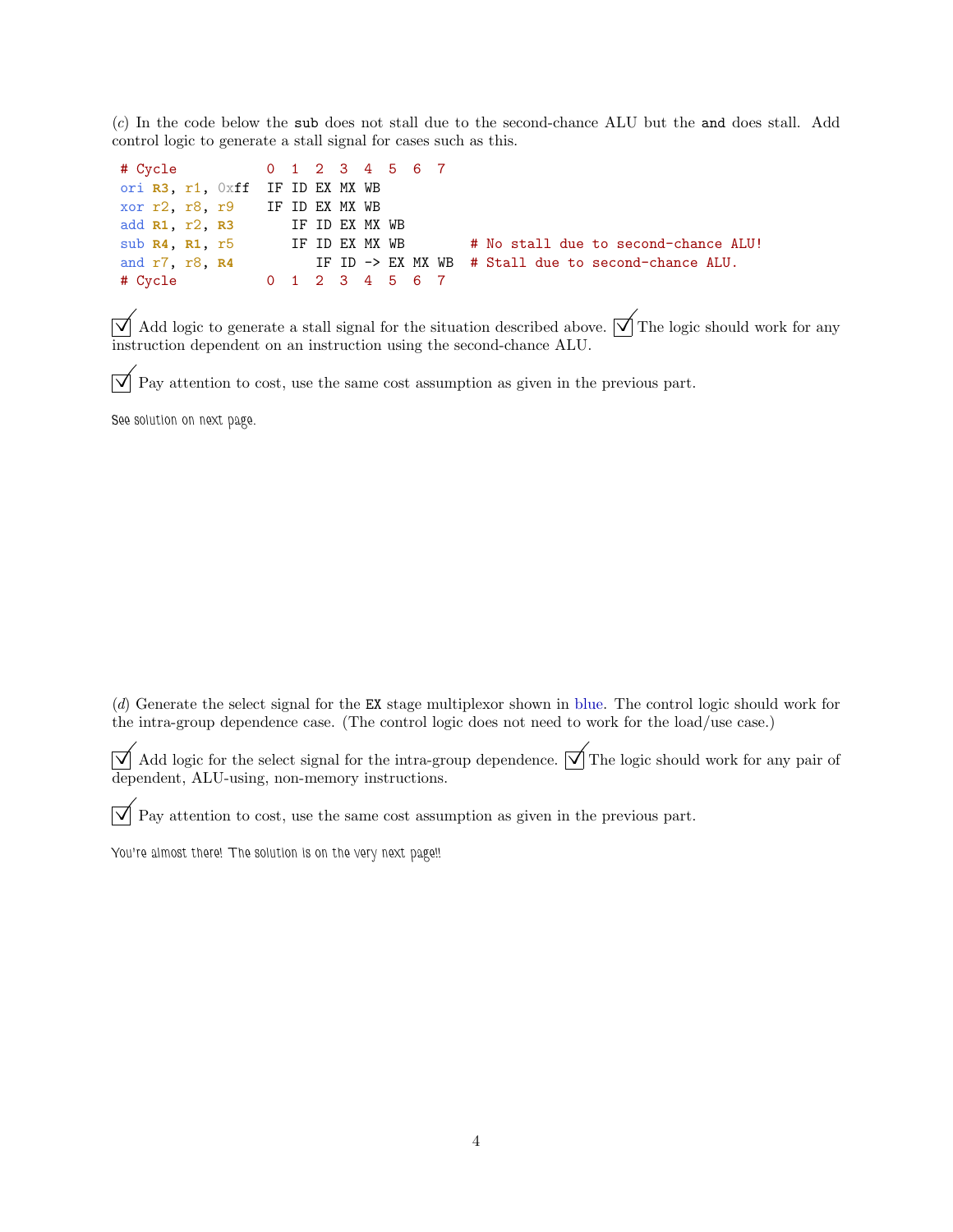## The Inkscape SVG source is at <https://www.ece.lsu.edu/ee4720/2020/fe-p1-v2-ss.svg>.

Solution appears below in blue (part a and b), green (part c or d, depending on whether I swap them), and turquoise (part d or c).

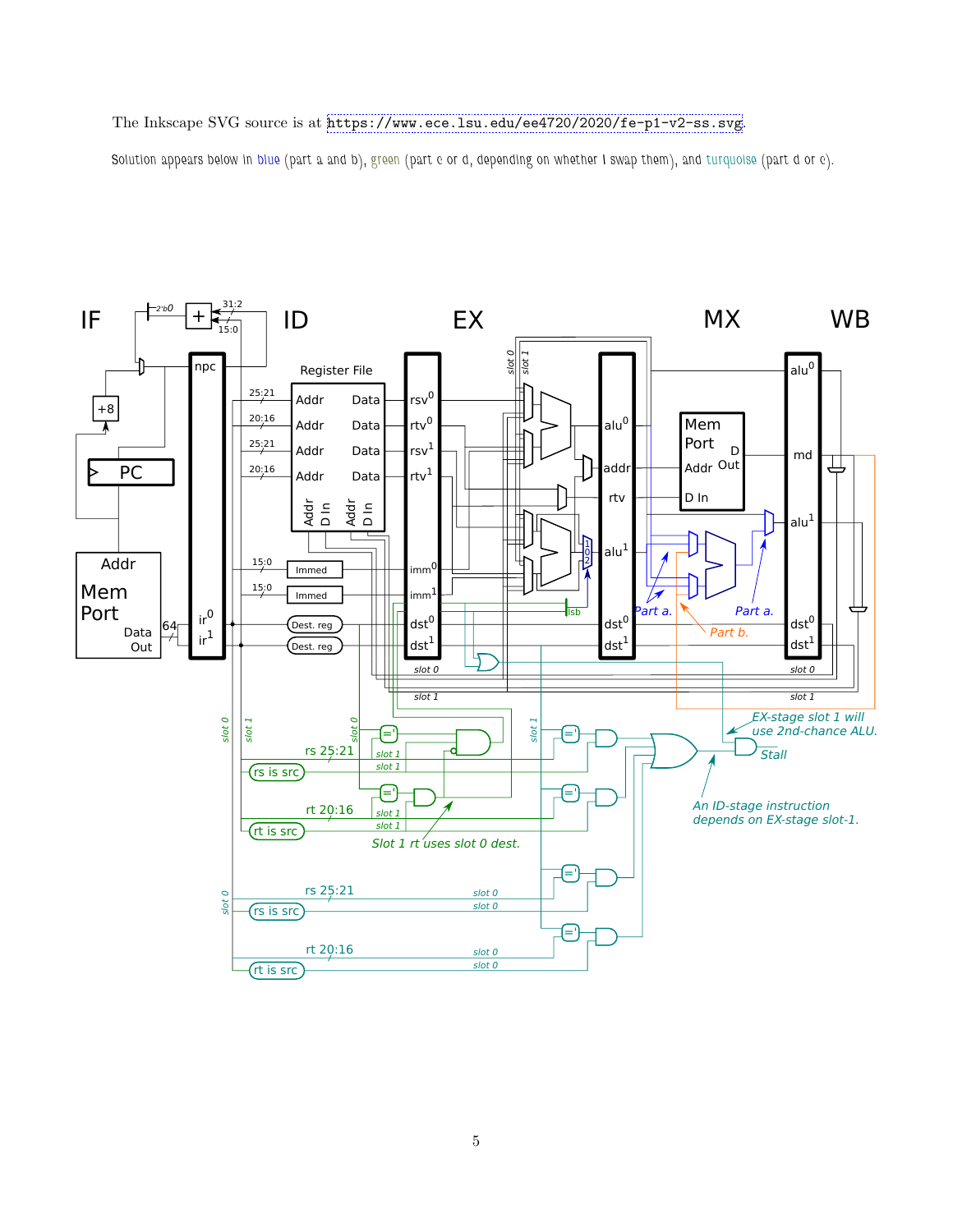Problem 2: (25 pts) Show the execution of the code fragments as requested below.

(a) Show the execution on the FP pipeline below, note that the adder unit has an initiation interval of 2.



for dependencies.

Solution appears below. The second add.s stalls one cycle because of the initiation interval of the FP add unit. You get what you pay for.

```
# Cycle 0 1 2 3 4 5 6 7 8 9 10 11 12 13 14 SOLUTION
lwc1 f2, 0(r1) IF ID EX ME WF
add.s f0, f2, f4 IF ID -> A1 A1 A2 A2 WF
add.s f1, f2, f5 IF -> ID -> A1 A1 A2 A2 WF
add.s f3, f1, f6 IF -> ID -------> A1 A1 A2 A2 WF
# Cycle 0 1 2 3 4 5 6 7 8 9 10 11 12 13 14
```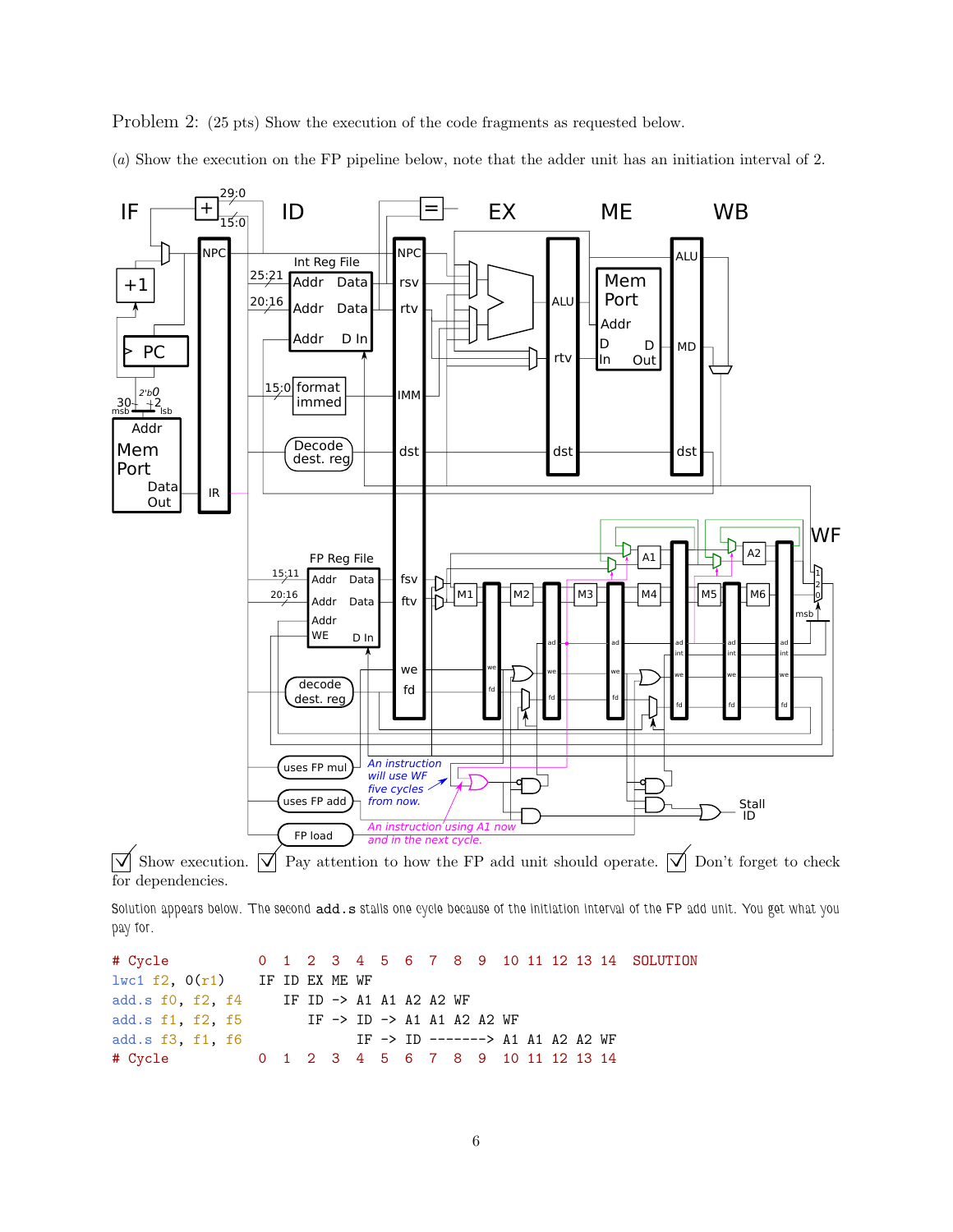(b) Show the execution on the FP pipeline below, note that the adder unit is different than the previous problem and from other examples covered in class.



 $\overline{\vee}$  Show execution.  $\overline{\vee}$  Pay attention to how the FP add unit should operate.  $\overline{\vee}$  Don't forget to check for dependencies.

Solution appears below. As can be inferred from the control signals, a FP add instruction passes through the A1 and A2 stages twice as shown in the solution below. Note that the second  $\mathbf{add.s}$  no longer stalls waiting for  $\mathbf{A1}!$ 

| # Cycle 0 1 2 3 4 5 6 7 8 9 10 11 12 13 SOLUTION                                                                                                                                                                               |                               |  |  |  |  |  |  |                                 |  |
|--------------------------------------------------------------------------------------------------------------------------------------------------------------------------------------------------------------------------------|-------------------------------|--|--|--|--|--|--|---------------------------------|--|
| $1\text{wcl } f2$ , $0(r1)$ IF ID EX ME WF                                                                                                                                                                                     |                               |  |  |  |  |  |  |                                 |  |
| add.s f0, f2, f4 IF ID $\rightarrow$ A1 A2 A1 A2 WF                                                                                                                                                                            |                               |  |  |  |  |  |  |                                 |  |
| add.s f1, f2, f5 IF $\rightarrow$ ID A1 A2 A1 A2 WF                                                                                                                                                                            |                               |  |  |  |  |  |  |                                 |  |
| add.s f3, f1, f6                                                                                                                                                                                                               | IF ID -------> A1 A2 A1 A2 WF |  |  |  |  |  |  |                                 |  |
| # Cycle to the set of the set of the set of the set of the set of the set of the set of the set of the set of the set of the set of the set of the set of the set of the set of the set of the set of the set of the set of th |                               |  |  |  |  |  |  | 0 1 2 3 4 5 6 7 8 9 10 11 12 13 |  |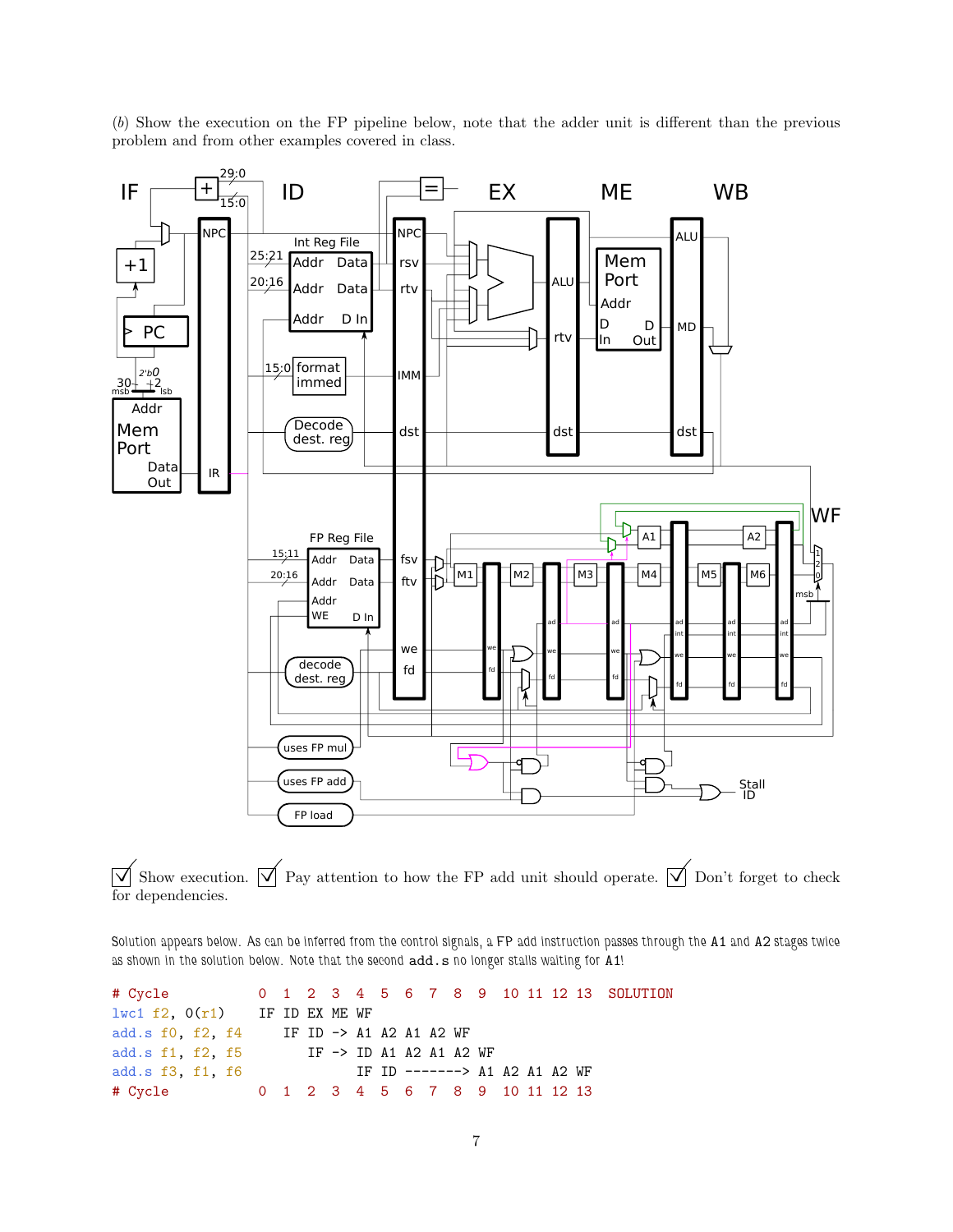(c) Show the execution of the code on the implementation below. Find the CPI for a large number of iterations.



 $\overline{\sqrt{\ }}$  Show execution on the illustrated implementation with the branch taken.  $\overline{\sqrt{\ }}$  Find the CPI for a large number of iterations.

The solution appears below. The only stall is a 1-cycle load/use stall suffered by the sw. The first iteration starts in cycle 0 (when the first instruction, addi, is in IF) and second at cycle 6. The second iteration is the same as the first, so all iterations will take  $6-0=6$  eyeles. An iteration has 5 instructions and so the CPI is  $\frac{6}{5}=1.2$  CPI, and the instruction throughput is  $\frac{5}{6}$   $\rm{insn/cycle}$ .

|   | # SOLUTION                              |  |                   |  |                              |                              |  |                                       |                  |  |
|---|-----------------------------------------|--|-------------------|--|------------------------------|------------------------------|--|---------------------------------------|------------------|--|
|   | LOOP: # Cycle                           |  |                   |  |                              | 0 1 2 3 4 5 6 7 8 9 10 11    |  |                                       |                  |  |
|   | addi $r2$ , $r2$ , 16 IF ID EX ME WB    |  |                   |  |                              |                              |  |                                       | First Iteration  |  |
|   | 1w r1, 8(r2)                            |  | IF ID EX ME WB    |  |                              |                              |  |                                       |                  |  |
|   | sw $r1$ , $12(r3)$                      |  | IF ID -> EX ME WB |  |                              |                              |  |                                       |                  |  |
|   | bne $r3, r4, L00P$                      |  |                   |  | IF $\rightarrow$ ID EX ME WB |                              |  |                                       |                  |  |
|   | addi r3, r3, 32                         |  |                   |  | IF ID EX ME WB               |                              |  |                                       |                  |  |
|   | sub r10, r3, r2                         |  |                   |  |                              |                              |  |                                       |                  |  |
|   | LOOP: # Cycle 0 1 2 3 4 5 6 7 8 9 10 11 |  |                   |  |                              |                              |  |                                       |                  |  |
|   | addi r2, r2, 16                         |  |                   |  |                              | IF ID EX ME WB               |  |                                       | Second Iteration |  |
|   | $lw$ r1, $8(r2)$                        |  |                   |  |                              | IF ID EX ME WB               |  |                                       |                  |  |
|   | sw r1, $12(r3)$                         |  |                   |  |                              | IF ID $\rightarrow$ EX ME WB |  |                                       |                  |  |
|   | bne $r3, r4, LOOP$                      |  |                   |  |                              |                              |  | IF $\rightarrow$ ID EX ME WB          |                  |  |
|   | addi r3, r3, 32                         |  |                   |  |                              |                              |  | IF ID EX ME WB                        |                  |  |
| # | Cycle                                   |  |                   |  |                              |                              |  | 0 1 2 3 4 5 6 7 8 9 10 11 12 13 14 15 |                  |  |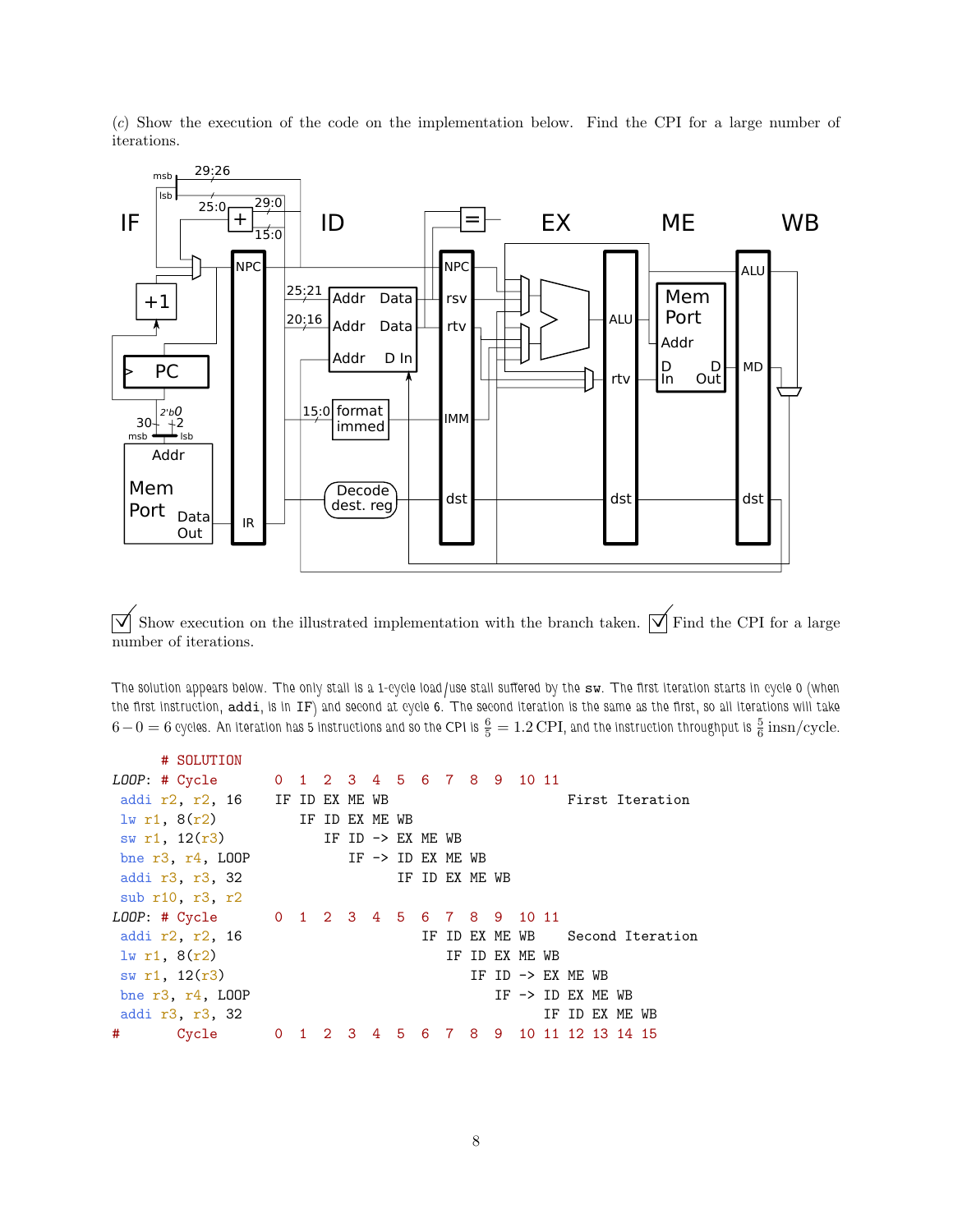(d) Show the execution of the code on the 2-way superscalar MIPS implementation illustrated below, and find the CPI for a large number of iterations. This is not the same as the implementation from Problem 1. Instruction fetch is of aligned groups.



 $\overline{\vee}$  Show execution on the illustrated implementation.  $\overline{\vee}$  Find the CPI for a large number of iterations.  $\overline{\vee}$  Take aligned fetch into account, the address of LOOP is 0x1000.  $\overline{\vee}$  Pay attention to available bypass paths.

Solution appears below. Because there is no bypass path for the store value the sw must stall until the  $1w$  reaches WB. The CPI is  $\frac{6}{5} = 1.2$ , which is disappointing because the implementation is capable of a CPI of  $\frac{1}{2}$ .

```
LOOP: # Cycle 0 1 2 3 4 5 6 7 8 9 10 11 12 # SOLUTION
addi r2, r2, 16 IF ID EX ME WB \qquad # First Iteration
lw r1, 8(r2) IF ID -> EX ME WB
sw r1, 12(r3) IF -> ID ----> EX ME WB
bne r3, r4, LOOP IF -> ID ----> EX ME WB
addi r3, r3, 32 IF ----> ID EX ME WB
sub r10, r3, r2 IFx
LOOP: # Cycle 0 1 2 3 4 5 6 7 8 9 10 11 12
addi r2, r2, 16 I IF ID EX ME WB \# Second Iteration
\ln r1, 8(r2) IF ID -> EX ME WB
sw r1, 12(r3) IF -> ID ----> EX ME WB
bne r3, r4, LOOP IF \rightarrow ID \rightarrow ---\rightarrow EX ME WB
addi r3, r3, 32 IF ----> ID EX ME WB
sub r10, r3, r2 IFx
# Cycle 0 1 2 3 4 5 6 7 8 9 10 11 12 13 14 15
```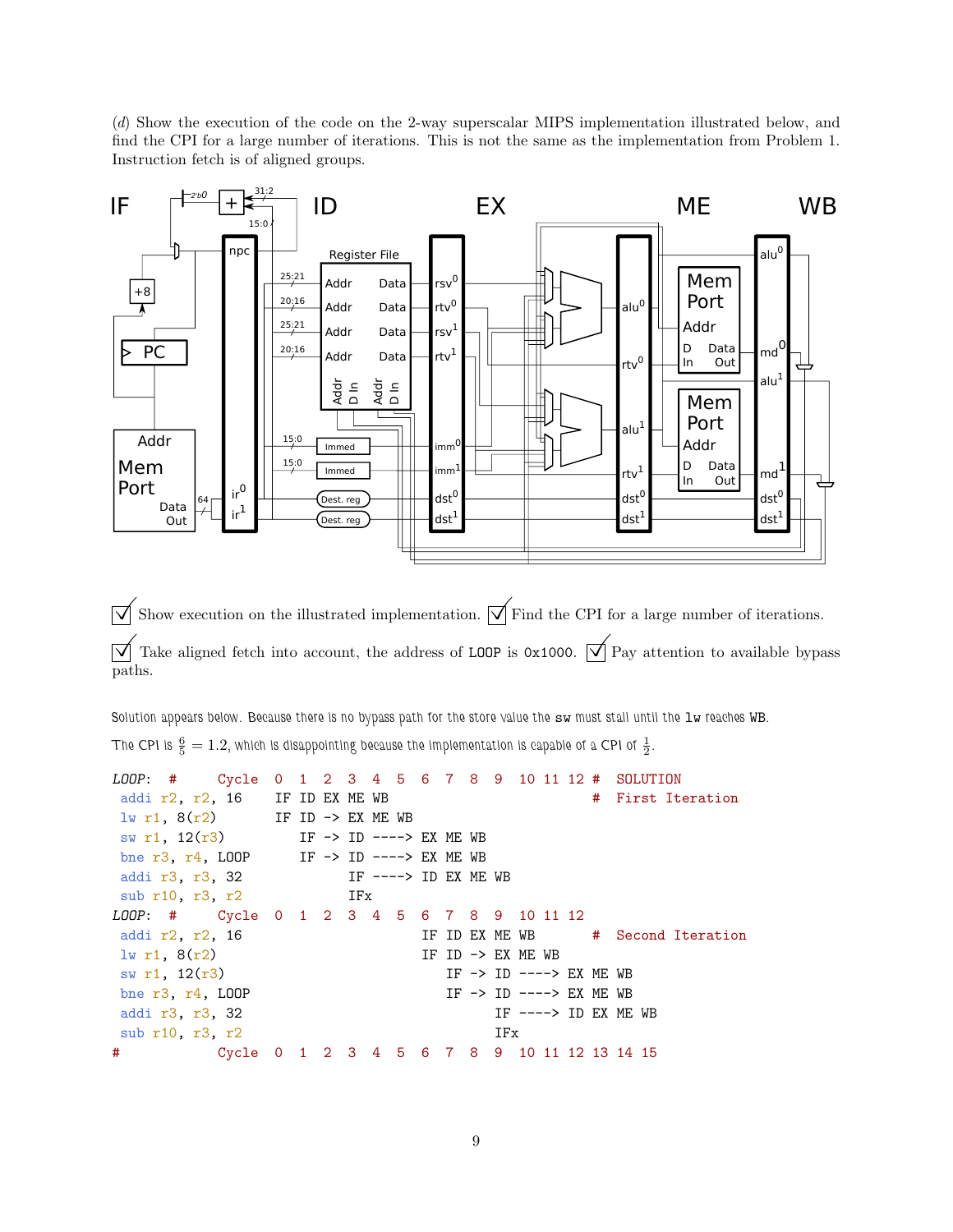(e) The code fragment below is the same as the one from the previous problem and is to run on the same superscalar system. Re-write the code so that it runs with fewer stalls (and of course does the same thing), and compute the CPI for a large number of iterations. Extra instructions can be added before or after the loop. Do not unroll the loop.

 $\overrightarrow{\mathsf{M}}$  Re-write code to minimize stalls on the superscalar implementation.

 $\overrightarrow{\mathcal{A}}$  Compute the CPI of the re-written code for a large number of iterations.

```
LOOP:
```

```
addi r2, r2, 16
lw r1, 8(r2)
sw r1, 12(r3)
bne r3, r4, LOOP
addi r3, r3, 32
sub r10, r3, r2
```
Two solutions are given here, Partial Credit and Full Credit (starting on the next page). An easy change was moving the addi r2,r2,16 increment after the lw and adding 16 to the load offset. This is shown as the Partial Credit solution—partial credit because the sw still stalls.

```
# SOLUTION - Partial Credit
LOOP:
lw r1, 24(r2) # Move lw before addi and increase offset to 24.
addi r2, r2, 16
sw r1, 12(r3) # Still lots of stall cycles.
bne r3, r4, LOOP
addi r3, r3, 32
sub r10, r3, r2
```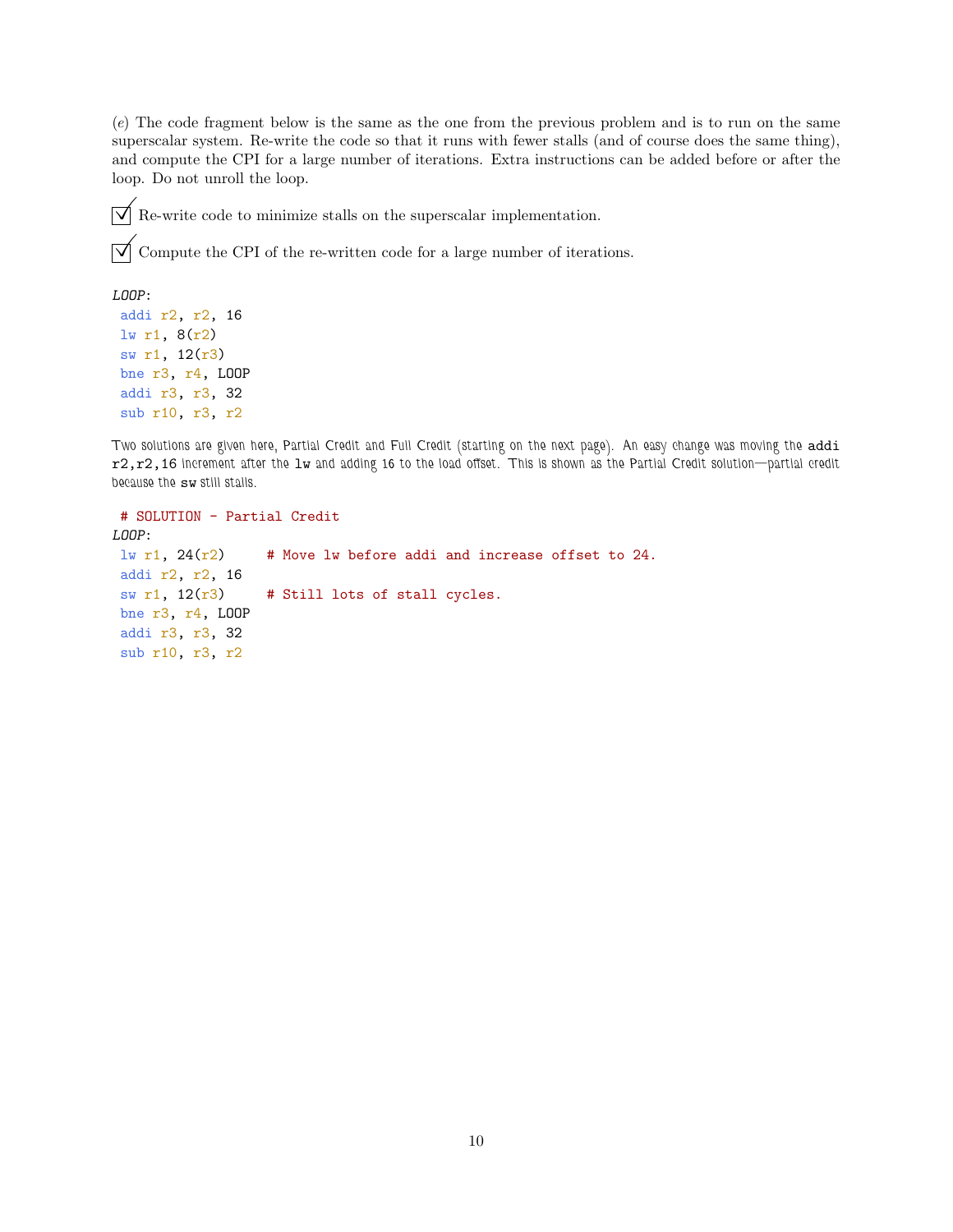In the full-credit solution the sw is put before the  $1w$  where it will store the r1 value that was loaded in the previous iteration or by the prologue instruction added before the loop. The lw in the loop is loading a value for the next iteration, which is why its offset is increased by another 16 to 40.

To compute the instruction throughput (or CPI) a repeating pattern needs to be found. The repeating pattern is established in the second iteration and verified in the third by noting that the pipeline state at cycles 10 and 14 are identical. So the iteration time is  $14-10=4$  cycles and so the instruction throughput is  $\frac{5}{4}=1.25\,\text{insn/cycle}$  or the CPI is  $\frac{4}{5}=.8$  CPI, an improvement.

```
# SOLUTION - Full Credit
#
lw r1, 24(r2) # Prologue: Load initial value of r1.
LOOP:
sw r1, 12(r3) # This finishes up the previous iteration.
lw r1, 40(r2) # Load value to be used in next iteration, if any.
addi r2, r2, 16 # Increment r2 after lw to avoid a stall.
bne r3, r4, LOOP
addi r3, r3, 32
sub r10, r3, r2
# Pipeline Execution Diagram
#
lw r1, 24(r2) IF ID EX ME WB
LOOP: # Cycle 0 1 2 3 4 5 6 7 8 9 10 11 12 13 14 15 16 17 18
sw r1, 12(r3) IF ID ----> EX ME WB First Iteration
\frac{1}{2} IV r1, 40(r2) IF ID ----> EX ME WB<br>addi r2, r2, 16 IF ----> ID EX ME
                IF ----> ID EX ME WBbne r3, r4, LOOP IF ----> ID EX ME WB
addi r3, r3, 32 IF ID EX ME WB
sub r10, r3, r2 IFx
LOOP: # Cycle 0 1 2 3 4 5 6 7 8 9 10 11 12 13 14 15 16 17 18
sw r1, 12(r3) Second Iteration IF ID EX ME WB
\frac{1}{w} r1, 40(r2) IF ID EX ME WB
addi r2, r2, 16 IF ID EX ME WB
bne r3, r4, LOOP IF ID \rightarrow EX ME WB
addi r3, r3, 32 IF -> ID EX ME WB
sub r10, r3, r2 IFx
LOOP: # Cycle 0 1 2 3 4 5 6 7 8 9 10 11 12 13 14 15 16 17 18
sw r1, 12(r3) Third Iteration IF ID EX ME WB
\ln r1, 40(r2) IF ID EX ME WB
addi r2, r2, 16 IF ID EX ME WB
bne r3, r4, LOOP IF ID \rightarrow EX ME WB
addi r3, r3, 32 IF \rightarrow ID EX ME WBsub r10, r3, r2 IFxLOOP: # Cycle 0 1 2 3 4 5 6 7 8 9 10 11 12 13 14 15 16 17 18
\mathbb{S}_{\mathbb{W}} r1, 12(r3) IF ID EX ME WB
\frac{1}{W} r1, 40(r2) IF ID EX ME WB
```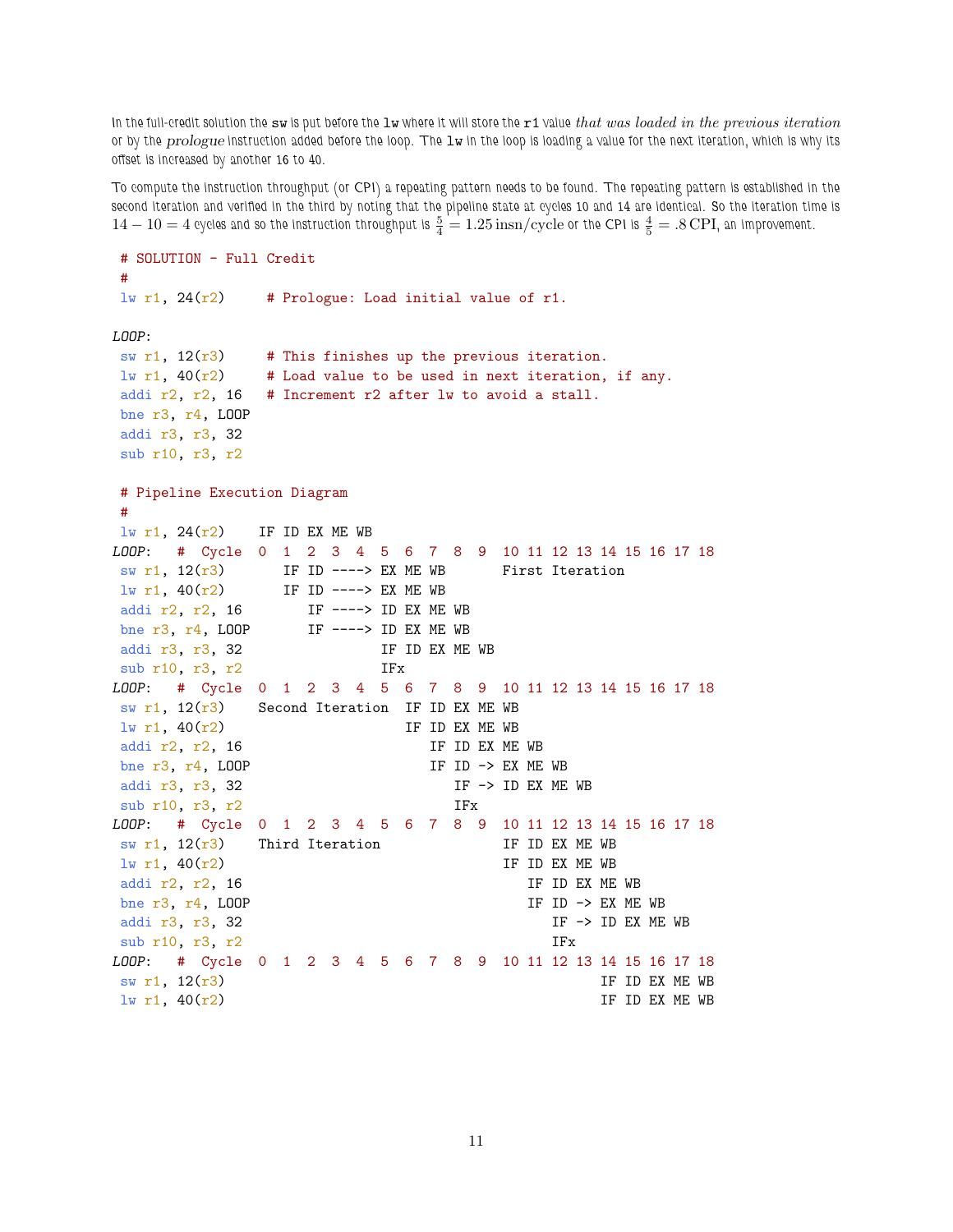Problem 3: (15 pts) Answer the following branch prediction questions.

(a) Code producing the branch patterns shown below is to run on several systems, each with a different branch predictor. All systems use a  $2^{12}$  entry BHT. One system has a bimodal predictor and the other systems have a local predictor, the length of the local history is given in the questions below.

Answer each question below, the answers should be for predictors that have already warmed up. Show work or provide brief explanations.

B1: N N N N T T N N N N T T ... B2: T T T T T T T T T T T T ...  $\overrightarrow{V}$  What is the accuracy of the bimodal predictor on branch B1? Short answer:  $\frac{3}{6}$ , see work below. SOLUTION WORK 0 0 0 0 0 1 2 1 0 0 0 1 2 <- Two-bit counter B1: N N N N T T N N N N T T ... x x x x x <- Prediction Outcome

Explanation: The line just below SOLUTION WORK (above) shows 2-bit counter values for B1, for when the counter starts at zero. The prediction outcomes are shown below the branch outcomes. To compute the prediction ratio we need to use a repeating pattern. A pattern is repeating if the branch outcomes pattern repeats and if the two-bit counter value is the same before the pattern starts and after it ends. Such a pattern is underlined, the counter is two at the start and the end. The prediction accuracy is  $\frac{3}{6}=\frac{1}{2}.$ 

------- <- Repeating Pattern

 $\triangledown$  What is the accuracy of a local predictor with a 12-outcome local history on branch B1 and ignoring B2.

Branch B1's pattern repeats and has a length of 6 outcomes and so it can easily be predicted with 100% accuracy by a 12-outcome local predictor.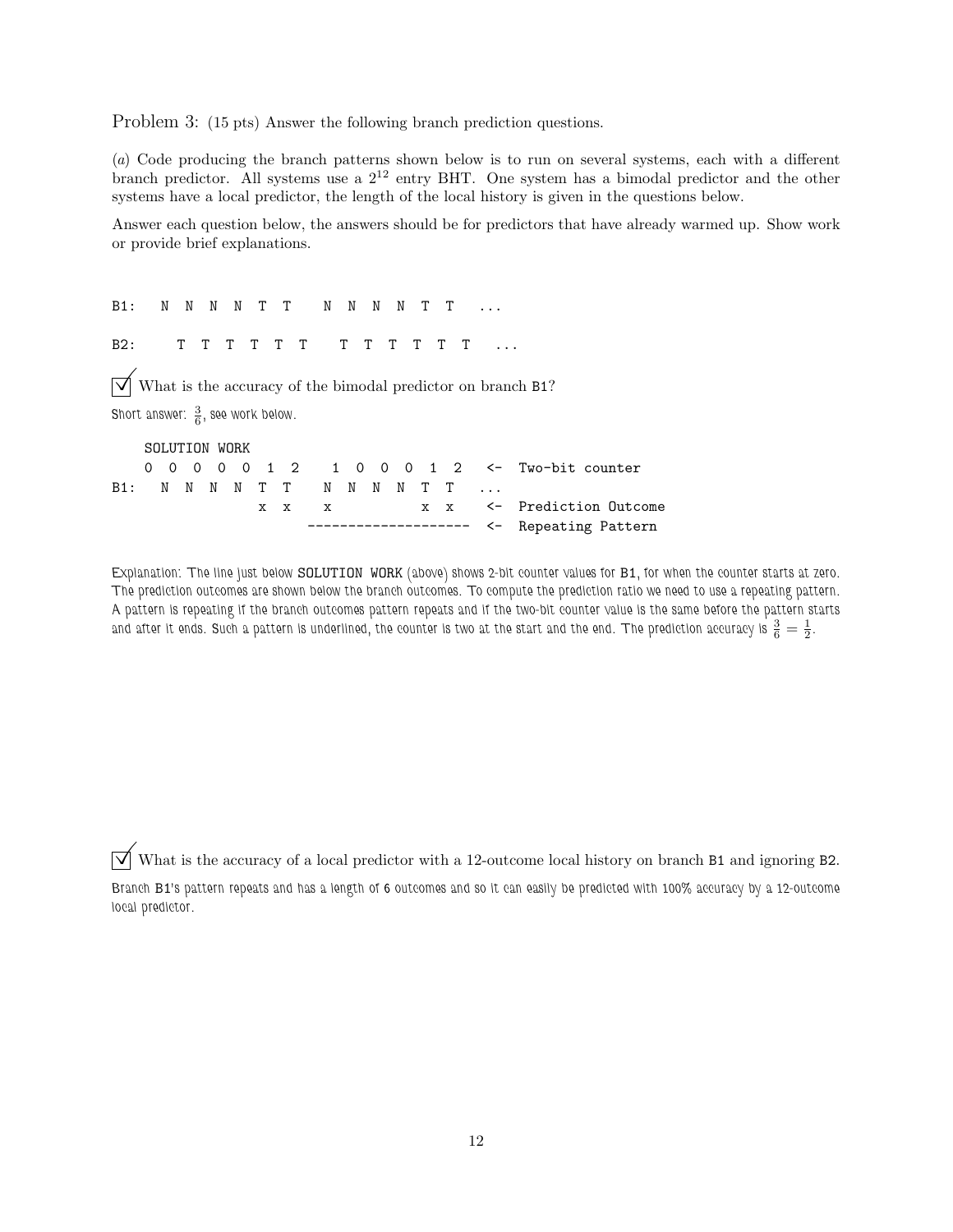$\overrightarrow{\mathcal{A}}$  What is the accuracy of a local predictor with a 2-outcome local history on branch B1 and ignoring B2. The accuracy is worked out below. The local histories table shows the 6 local histories used when predicting B1. The labels (1-6) refer to the outcome being predicted, and the local history (LH) consists of the 2 preceding outcomes. For example, then predicting the first T, label 3, the local history is NN. The Pattern History Table Analysis table has one row for each possible PHT entry, all  $2^2\,=\,4$  of them. (In this case the branch affects every entry in the table, but usually branches use only a small fraction of the entries. For example, if the local history size were 10 there would be 1024 PHT entries but branch B1 would use only 6 of them [after warmup].) A PHT entry holds a two-bit value (called a counter), and the table shows values for these counters for each entry as well as the outcome pattern used to update the counter. For TN the outcome pattern is just a sequence of Ns so the counter stays at zero. The NT and TT entries are similarly well-behaved. But the NN entry is used to predict three outcomes, those at label 1, 2, and 3. The counter will change form 1 to 0 and back, and so N will be consistently predicted, which will be correct 2 out of 3 times. These accuracies are shown in the last column and totaled at the bottom. Note that the total is computed by adding the numerators and denominators:  $\frac{2+1+1+1}{3+1+1+1}=\frac{5}{6}$ , and that it is important that the denominator is set to the number of times the local history is seen

in the repeating pattern. Based on this analysis the  $\lfloor$  prediction accuracy is  $\frac{5}{6}$ .

|                                  |   | <b>SOLUTION WORK</b> |     |   |             |                   |    |    |  |    |                           |     |                                                       |  |
|----------------------------------|---|----------------------|-----|---|-------------|-------------------|----|----|--|----|---------------------------|-----|-------------------------------------------------------|--|
| B1:                              | N |                      | N N |   | NTT NNNNTT  |                   |    |    |  |    |                           |     |                                                       |  |
|                                  |   |                      |     |   |             |                   |    |    |  |    |                           |     | 5 6 1 2 3 4 5 6 1 2 3 4 <- Label of predicted branch. |  |
|                                  |   |                      |     |   |             |                   |    |    |  |    |                           |     |                                                       |  |
| Local Histories (LH) and Outcome |   |                      |     |   |             |                   |    |    |  |    |                           |     |                                                       |  |
|                                  |   | LH Outcome           |     |   |             |                   |    |    |  |    |                           |     |                                                       |  |
| $1:NN$ N                         |   |                      |     |   |             |                   |    |    |  |    |                           |     |                                                       |  |
| 2: NN N                          |   |                      |     |   |             |                   |    |    |  |    |                           |     |                                                       |  |
| 3: NN T                          |   |                      |     |   |             |                   |    |    |  |    |                           |     |                                                       |  |
| 4: NT T                          |   |                      |     |   |             |                   |    |    |  |    |                           |     |                                                       |  |
| 5: TT N                          |   |                      |     |   |             |                   |    |    |  |    |                           |     |                                                       |  |
| 6: TN N                          |   |                      |     |   |             |                   |    |    |  |    |                           |     |                                                       |  |
|                                  |   |                      |     |   |             |                   |    |    |  |    |                           |     |                                                       |  |
| Pattern History Table Analysis   |   |                      |     |   |             |                   |    |    |  |    |                           |     |                                                       |  |
| LH                               |   | Pattern              |     |   |             |                   |    |    |  |    | Two-Bit Counter Evolution |     | Accuracy                                              |  |
|                                  |   |                      |     |   |             |                   |    |    |  |    |                           |     |                                                       |  |
| NN: N N T N N T                  |   |                      |     |   |             | $1,0,0,$ $1,0,0,$ |    |    |  |    |                           | 2/3 |                                                       |  |
| NT:                              |   | T                    |     | T |             |                   | 3, |    |  | 3, |                           | 1/1 |                                                       |  |
| TT: N N                          |   |                      |     |   |             |                   |    | 0, |  |    | 0, 1/1                    |     |                                                       |  |
| TN:                              |   |                      | N   |   | $\mathbf N$ |                   |    | 0, |  |    | 0, 1/1                    |     |                                                       |  |
|                                  |   |                      |     |   |             |                   |    |    |  |    |                           | 5/6 |                                                       |  |
|                                  |   |                      |     |   |             |                   |    |    |  |    |                           |     |                                                       |  |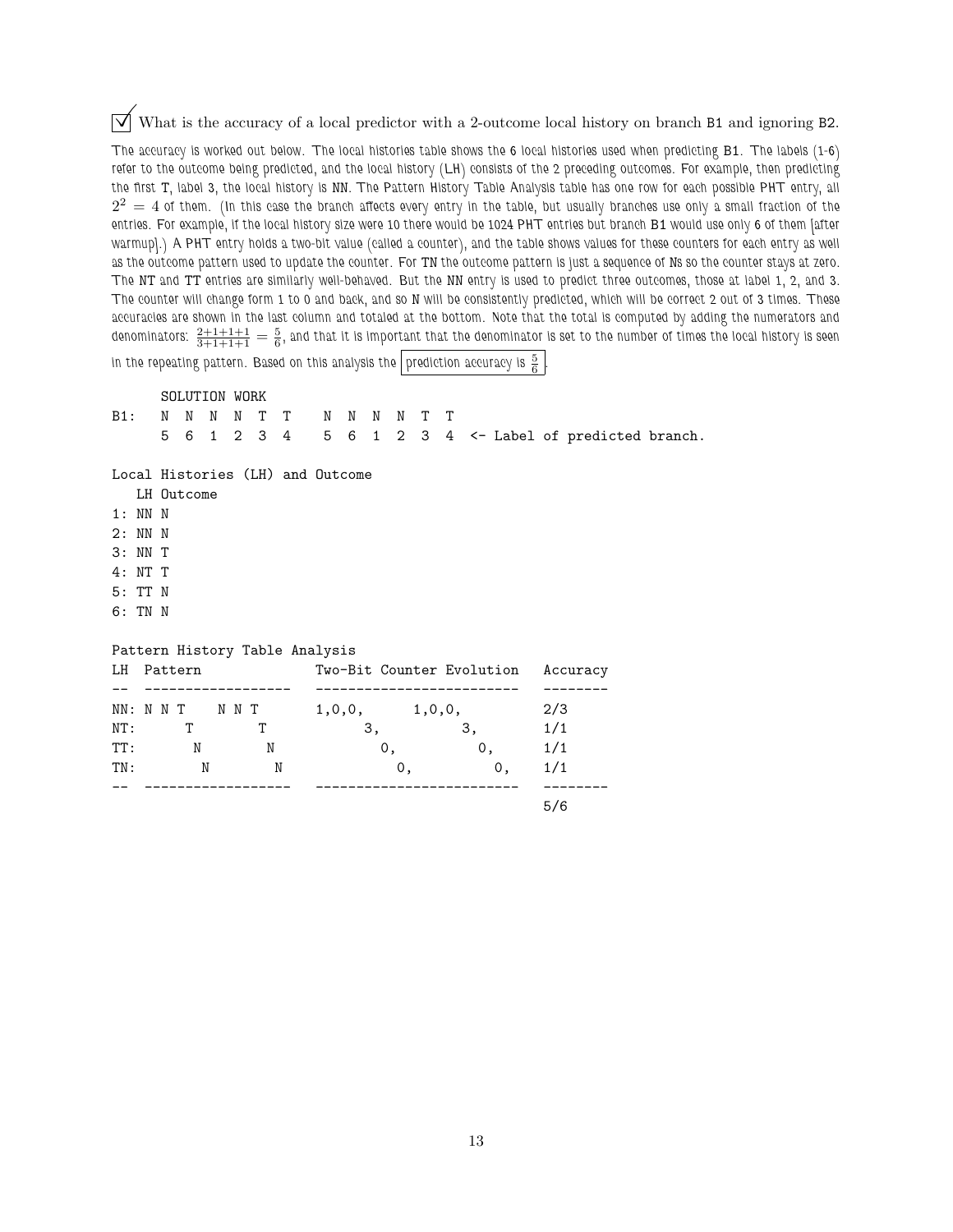$\overrightarrow{\mathcal{A}}$  What is the accuracy of a local predictor with a 2-outcome local history on branch B1 and taking into account B2.

The local history for B2 is consistently TT and of course the outcome too is consistently T. Branch B1 and B2 will share the TT entry, but not nicely. When B1 is resolved the entry is decremented but when B2 is resolved the entry is incremented. We can infer from the branch patterns that B2 will use the TT local history six times more frequently than B1 and so B1 at label 5 will retrieve a 3 and predict T and be wrong. That's shown in the table below, with the B2 outcomes shown in lower case, t, for clarity. So,

the accuracy of B1 taking into account B2 is  $\frac{4}{6}$ . Branch B2 is predicated at 100% accuracy.

| LH  | Pattern History Table Analysis<br>Pattern |                   | Two-Bit Counter Evolution | Β1<br>Accuracy |
|-----|-------------------------------------------|-------------------|---------------------------|----------------|
|     |                                           |                   |                           |                |
|     | NN: N N T<br>NNT                          | $1,0,0,$ $1,0,0,$ |                           | 2/3            |
| NT: | т<br>т                                    | 3.                | 3,                        | 1/1            |
|     |                                           |                   |                           | 0/1            |
| TN: | N<br>N                                    |                   | 0 <sub>1</sub>            | 1/1<br>0,      |
|     |                                           |                   |                           |                |
|     |                                           |                   |                           |                |

 $\overrightarrow{\mathcal{A}}$  What is the minimum local history size so that branch B1 is predicted with 100% accuracy, taking into account B2.

To solve this problem increase the local history size until the local histories are followed by consistent outcomes (unlike NN above). Because of NNNNT a local history of 3 is too short because NNN can be followed by N or T. A local history size of four will be sufficient. Note that this time B1 uses 6 out of  $2^4=16$  entries and that B2 no longer causes trouble since its one local history, TTTT, does not match any of B1's six local histories.

## Local Histories (LH) and Outcome

- LH Outcome
- 1: TTNN N
- 2: TNNN N
- 3: NNNN T
- 4: NNNT T
- 5: NNTT N
- 6: NTTN N

|         | Pattern History Table Analysis |                           | <b>B1</b> | B2       |
|---------|--------------------------------|---------------------------|-----------|----------|
| LH      | Pattern                        | Two-Bit Counter Evolution | Accuracy  | Accuracy |
|         |                                |                           |           |          |
| NNNN:   | T                              | $3,3,\ldots$              | 1/1       |          |
| NNNT:   | T                              | $3,3,\ldots$              | 1/1       |          |
| NNTT:   | N                              | $0,0,\ldots$              | 1/1       |          |
| NTTN:   | N                              | $0,0,\ldots$              | 1/1       |          |
| TNNN:   | N                              | $0,0,\ldots$              | 1/1       |          |
| TTNN: N |                                | $0,0,\ldots$              | 1/1       |          |
|         | TTT: $t t t t t$ , 3,3,        |                           |           | 6/6      |
|         |                                |                           |           |          |
|         |                                |                           | 6/6       | 6/6      |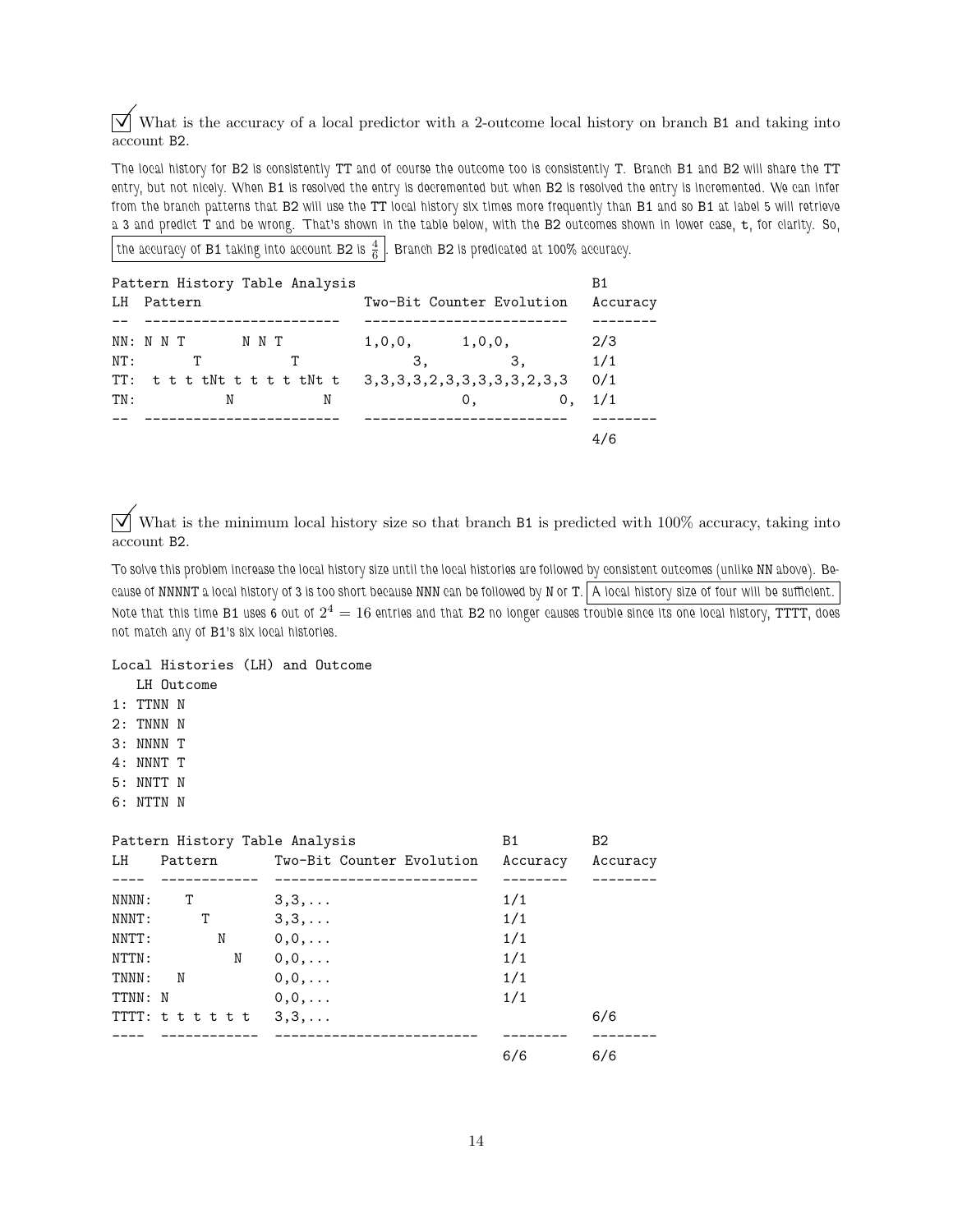(b) Appearing below is a diagram of a local predictor. The local predictor illustrated has a specific BHT size and an h-outcome local history size. The BHT size does not necessarily match the BHT in the prior part. Determine the amount of storage, in bits, used by the BHT and PHT for a 16-bit local history. Assume that Target is stored efficiently.



 $\boxed{\bigvee}$  Amount of storage for PHT is:<br>Short answer:  $\boxed{\text{The amount of storage is 2}}$ 

Short answer:  $\big\vert$  The amount of storage is  $2^{16}\times2=2^{17}$   ${\rm b}=2^{14}$   ${\rm B}.$ 

Each PHT entry holds a 2-bit counter, and for a 16-bit local history there are  $2^{16}=65536$  entries. The total size is  $65536\!\times\!2\,\rm{b} =$  $131072 b = 16384 B$ . Note: full credit would be given for an answer in bits, no need to convert to bytes. That said, it is a good idea to include the unit (bits or bytes).

 $\triangledown$  Assumption about Target:

 $\sqrt{\ }$  Amount of storage for BHT is:

Short answer:  $(1 + 16 + 16)$   $2^{14}$  b assuming that the Target field is 16 bits and is used, after retrieval from the BHT, as a displacement from PC+4 to compute the full 32-bit target address.

From the diagram it can be seen that  $16-2=14$  bits are used for the BHT address (a) input, and so there must be  $2^{14}$  BHT entries. The diagram shows that an entry consists of three fields: Is Branch, Target, and Local History. Assume 1 bit for Is Branch because nothing was mentioned about predicting other kinds of control-transfer instructions. For the target assume that just 16 bits are stored, and that the full 32-bit target is computed using PC+4, just as it is for a branch. The local history is given as 16 bits. Totaling these yields the of a BHT entry,  $(1+ 16+ 16)$  b. The sum of the  $2^{14}$  entry sizes yields the BHT size,  $(1+ 16+ 16)2^{14}$  b.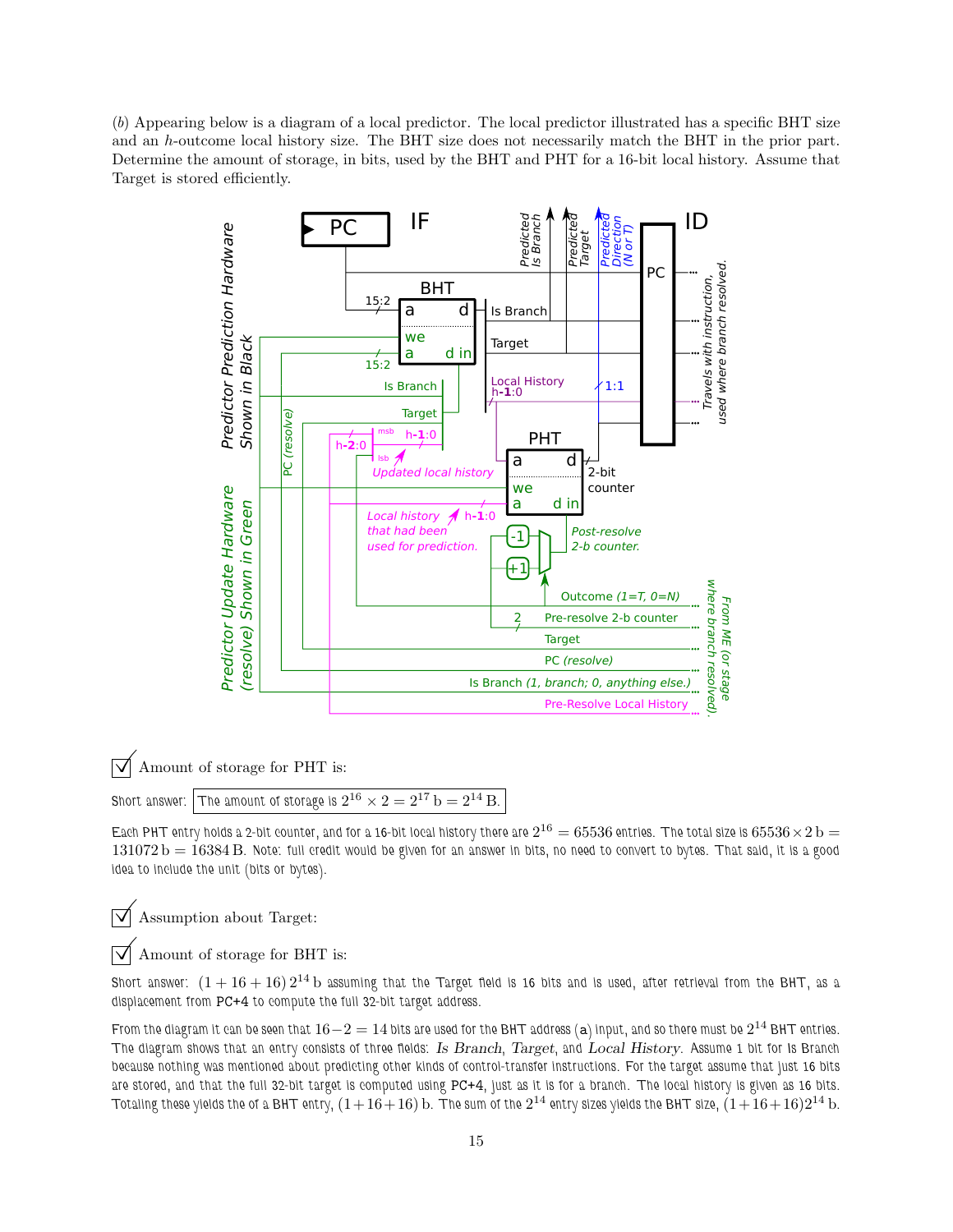That's all that's needed for full credit. But since we're here, let's convert it to bytes and compare the size to other parts of the CPU to see how much the BHT is costing us. So,  $(1+16+16)2^{14}$   ${\rm b}=(1+16+16)2^{14}/2^3$   ${\rm B}=(1+16+16)2^{11}$   ${\rm B}=67584$   ${\rm B}$ . That's roughly the size of a typical L1 data cache, so it is on the large size. Real BHTs are smaller.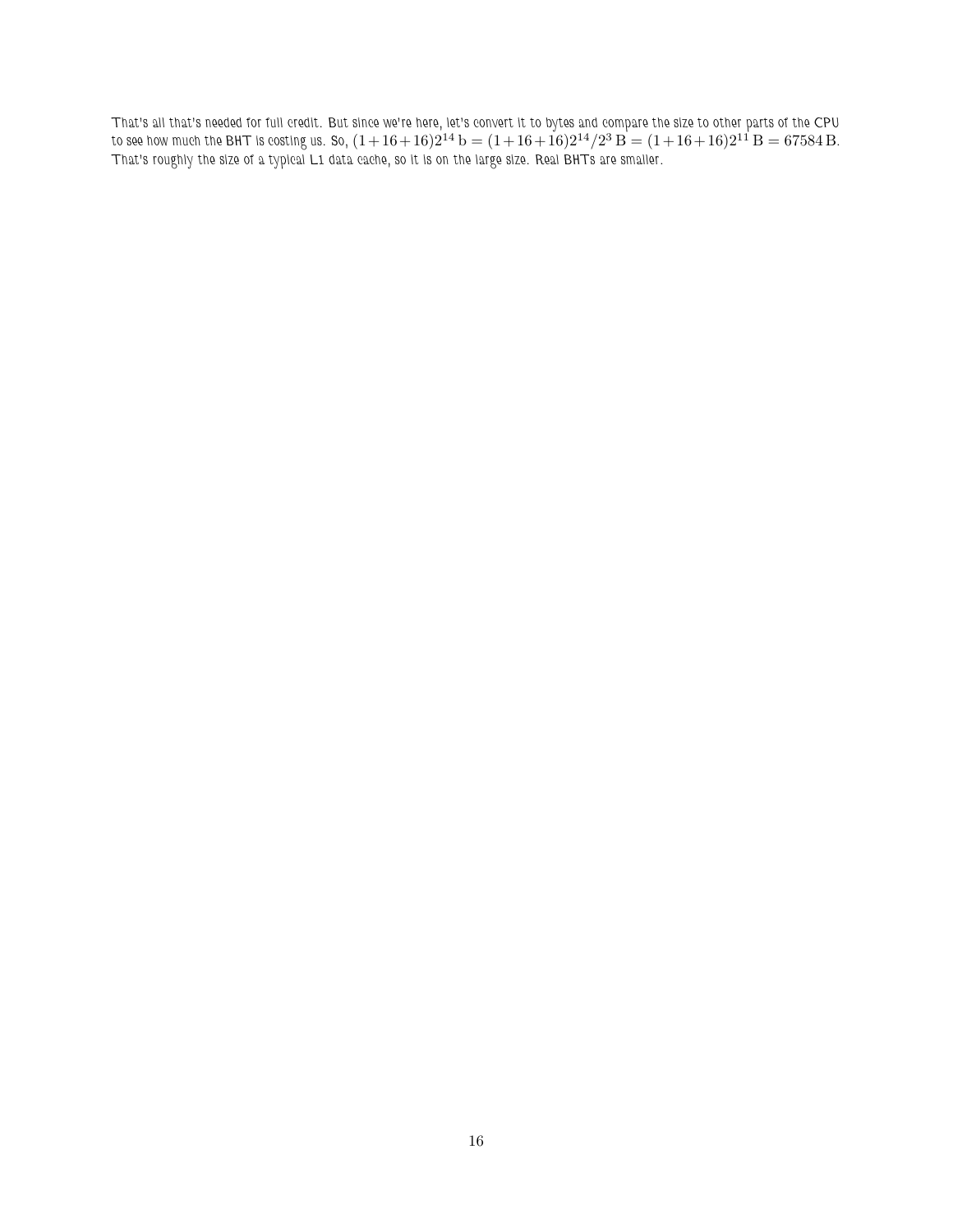Problem 4: (30 pts) Answer each question below.

(a) Appearing below are the three integer MIPS I instruction formats. Consider a modified form of MIPS in which there are 64 rather than 32 integer registers. A goal is compatibility with MIPS-I code and to use as few new opcodes and function field values as possible. Modify each format so that it can use 64 registers and explain what new opcodes (if any) are needed and any assumptions about existing MIPS-I instructions. Hint: For one case there's nothing to do, for one case many opcodes will be needed, for one case only a few.

To encode 64 registers a 6-bit register field is needed. Since a goal is compatibility we want to make as few changes to the instruction format as possible.

|         | $\sqrt{\phantom{a}}$ Modification for 64-register MIPS. $\sqrt{\phantom{a}}$ Describe what new opcode/func values are needed for, if any. |       |  |       |       |       |          |  |  |
|---------|-------------------------------------------------------------------------------------------------------------------------------------------|-------|--|-------|-------|-------|----------|--|--|
|         | Opcode                                                                                                                                    |       |  |       | RD    |       | Function |  |  |
| MIPS R: |                                                                                                                                           |       |  |       |       |       |          |  |  |
|         | 31                                                                                                                                        | 26 25 |  | 21 20 | 16 15 | 11 10 |          |  |  |

For most MIPS-I Type R instructions the SA field is unused and must be zero. So for MIPS-I64r use the SA field for the three extra register field bits, one for RS, one for RT, and one for RD. New Function values will be needed for the shift instructions because they use the SA field. The existing shift instructions, such as  $s11$   $r1$ ,  $r2$ , 3 must use the SA field in the same way as MIPS-I (otherwise MIPS-I64r would not be compatible). New shift instructions, such as sll64 r40, r1, 3 will use the RT field for the shift amount. No new opcodes or Function values will be needed for the other Type R instructions.



No changes need to be made because there are no register fields.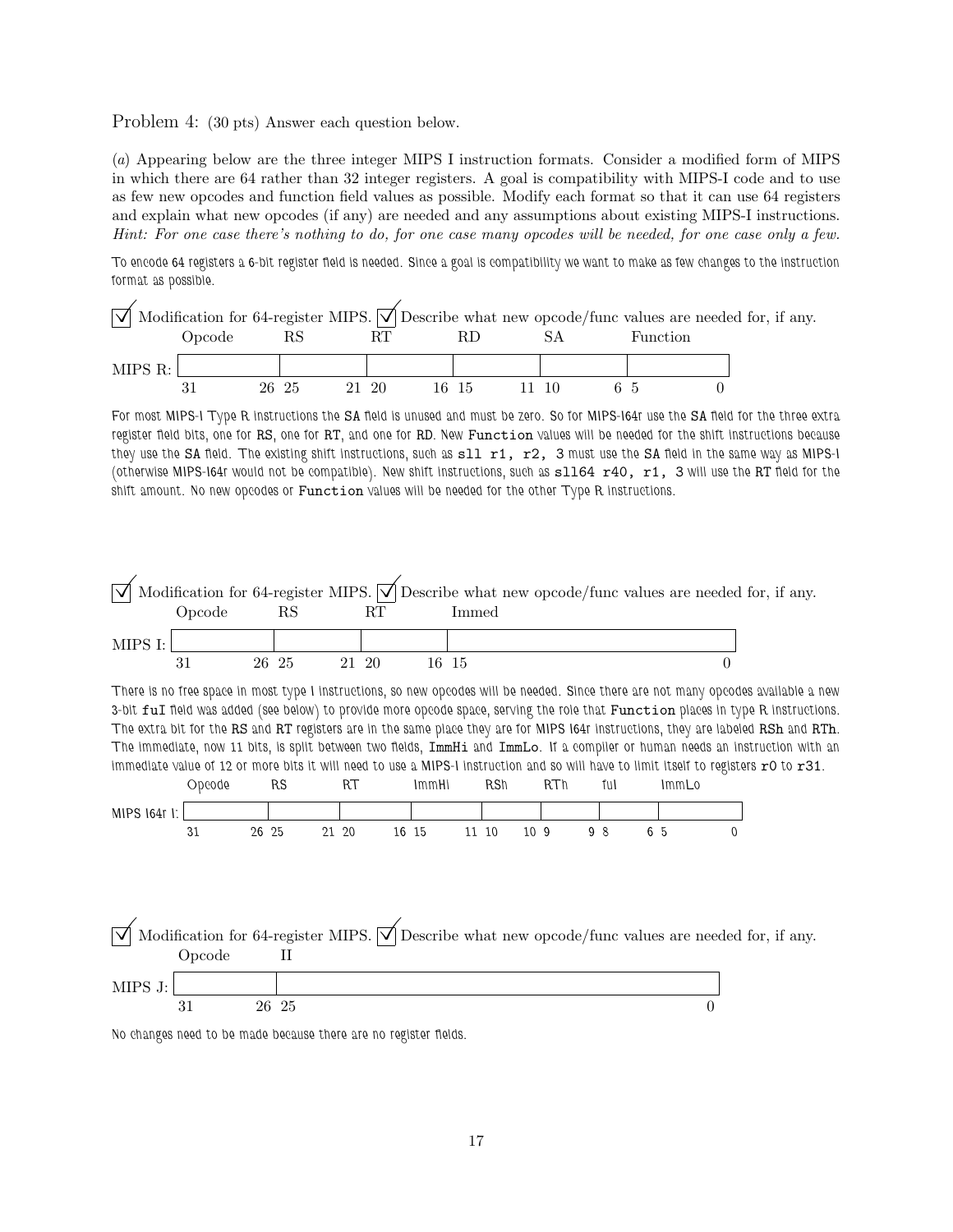(b) Chip A has five 4-way superscalar cores. Chip B has 20 scalar cores. The cores are similar to our pipelined MIPS implementations. All cores use a 1 GHz clock. Yes, up until this comment the question is identical to one asked on the Spring 2019 final exam. The SPECcpu benchmarks are run on each chip. Recall that SPECcpu can be run to compute a speed score and a rate score. (Don't confuse speed/rate with base/peak or int/FP.) Feel free to visit the SPEC site to help answering this question.

 $\sqrt{\phantom{a}}$  Which chip would likely score higher (better) on the SPECspeed2017int benchmarks,<br> $\widehat{\otimes}$  Chip A or  $\bigcap$  Chip B.  $\overline{\bigvee}$  Explain.  $\overline{\textcircled{S}}$  Chip A or  $\bigcirc$  Chip B .  $\overline{\textcircled{S}}$  Explain.

Chip A because SPECspeed2017 is run with one benchmark at a time and the SPECcpu benchmarks use few threads, maybe one. For one thread Chip A has a peak performance of 4 insn/cycle, much better than Chip B's peak of 1 insn/cycle.

 $\sqrt{\phantom{a}}$  Which chip would likely score higher (better) on the SPECrate2017int benchmarks,<br>  $\bigcap$  Chin A or  $\bigotimes$  Chin B  $\bigotimes$  Explain.  $\overline{\bigcirc}$  Chip A or  $\bigotimes$  Chip B .  $\overline{\bigcirc}$  Explain.

Chip B because a 1-way core would run code more efficiently (fewer stalls) than a 4-way core, and the SPECrate scores are obtained by running many copies of an individual benchmark and so all cores would be used.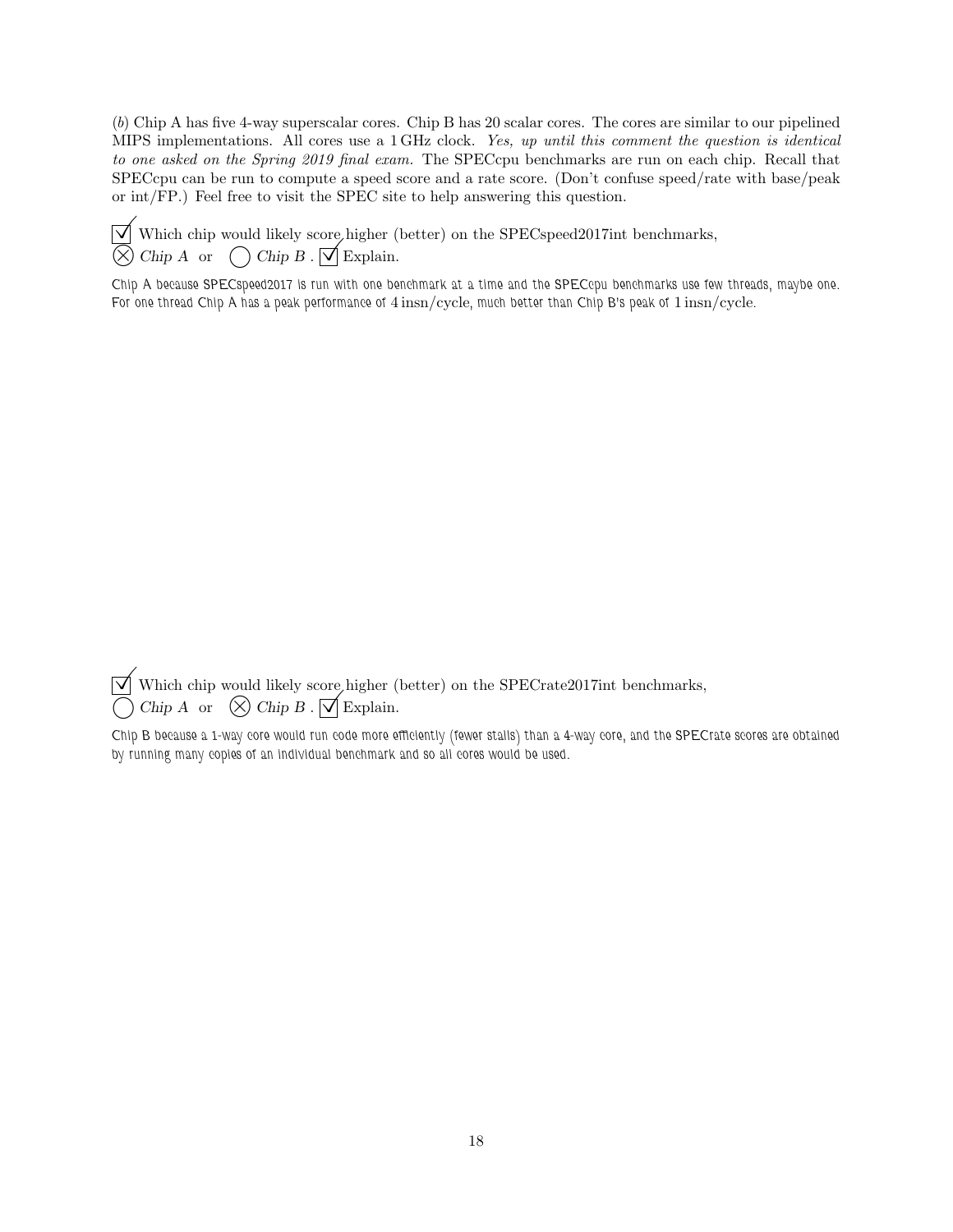(c) Our goal is to build a machine that can execute eight floating-point operations per cycle. Two machines are under consideration, an 8-way superscalar system implementing ISA I, and a 2-way superscalar system with an 8-lane vector unit implementing ISA IV, which is like I but with vector instructions. Both machines run at 1 GHz, and both can sustain eight billion floating-point operations per second.

 $\overrightarrow{\mathcal{A}}$  Which machine is likely to be more expensive?  $\overrightarrow{\mathcal{A}}$  Explain.

The 8-way superscalar. Both machines will have eight sets of FP functional units. But the 8-way superscalar has hardware for decoding eight instructions versus two for the 2-way system. Also the cost of bypass paths in the 8-way superscalar system will be higher than bypass paths in the 2-way system, even when including the vector unit. That's because the vector unit would not have inter-lane bypass paths.

 $\overrightarrow{\mathcal{A}}$  Which machine is likely to be faster on typical code?  $\overrightarrow{\mathcal{A}}$  Explain with  $\overrightarrow{\mathcal{A}}$  a code example.

Short answer: The peak FP operation rate of the two systems is identical, but the ISA I implementation is likely faster on typical code because unlike ISA IV, ISA I does not need sets of eight identical operations to realize eight operation per cycle performance.

Description: The ISA I (8-way superscalar) implementation is likely faster than the ISA IV (2-way superscalar plus vector unit) because the ISA IV system can sustain 8 billion floating-point operations (plus one instruction) per second only on code containing one vector instruction per fetch group. On code which is not vectorizable, meaning for which vector instructions are not useful or on which vector instructions operate on only one lane, the ISA IV will execute at most only  $2\times10^9\,{\rm insn/s}$ . Since most code is not vectorizable the ISA I implementation will be faster. For example, the eight instructions in the code fragment below could be executed at the same time on ISA I. Those eight instructions could not be replaced by a single vector instruction because there are eight different instructions, not the same instruction, say add, operating on eight different sets of operands.

# Code not vectorizable because each instruction performs a different operation. add.d f0, f2, f4 andi r1, r2, 0xeof sub.d f6, f8, f10 ori r3, r2, 0xfood mul.d f12, f14, f16 xori r4, r2, 0xa8 add.s f18, f19, f20 slt r9, r10, r11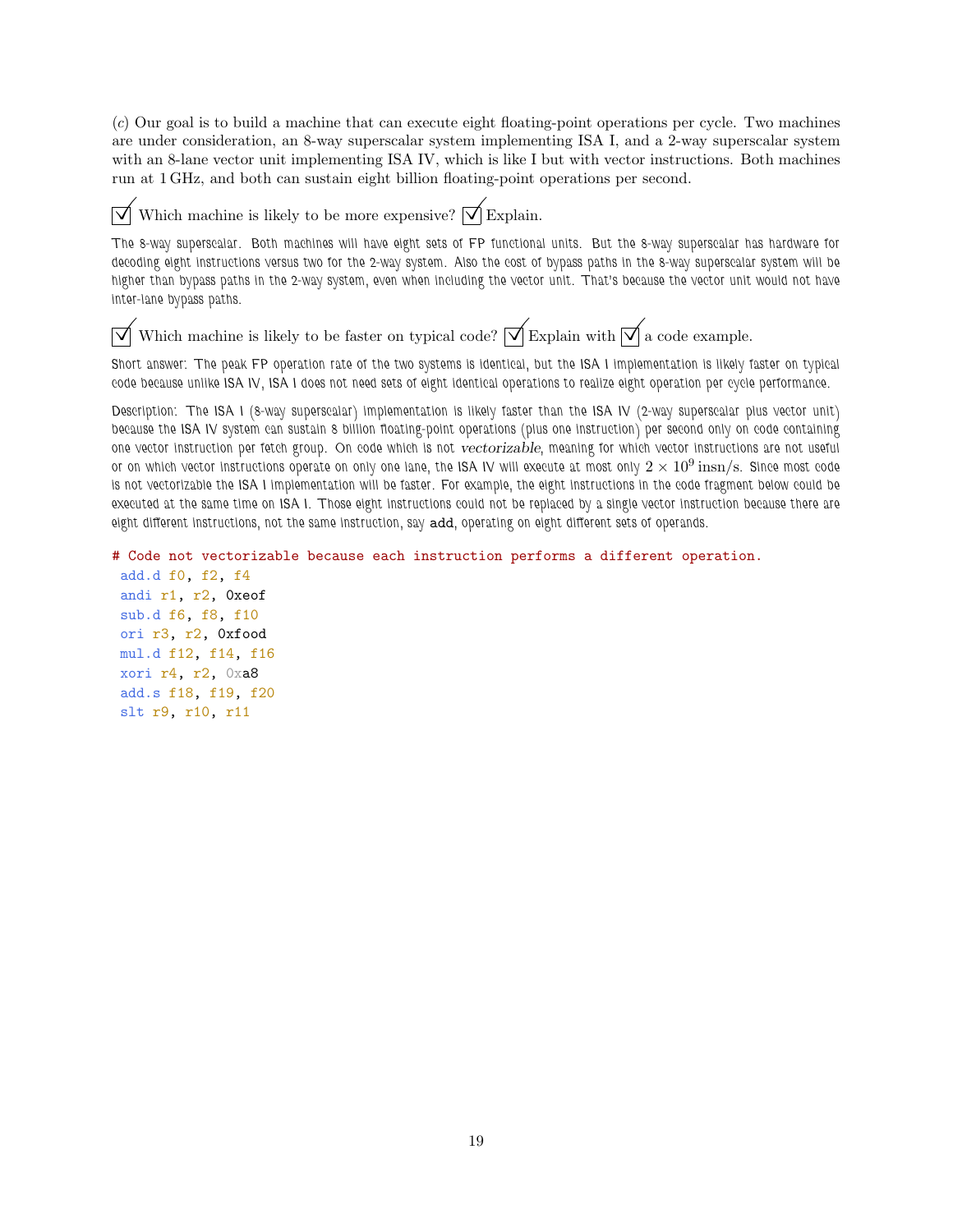(d) In MIPS and many other RISC ISAs memory accesses must be aligned. For example, a lw instruction, which loads a four-byte value, must load from an address that is a multiple of 4. The execution of a  $1w$ loading from an address that is not a multiple of 4 will result in an exception (and on Linux system resulting in the Bus Error signal handler being called). As we pointed out in class, integer instructions, and especially load and store instructions, in any reasonable ISA would be required to raise precise exceptions. MIPS is certainly reasonable in this respect.

Suppose that a program uses non-aligned addresses in memory accesses, but is otherwise correct. That is, the program would run correctly if the load could handle a non-aligned address. (After all, CISC ISA load instructions can do it.) But on MIPS it raises an exception as soon as a non-aligned load or store is attempted. Suppose further that re-writing the program is not feasible.

Explain how we can take advantage of precise exceptions so that this program would run correctly. A code example would be nice but not necessary.

The execution of a lw with a misaligned address will cause execution to reach the exception handler. We will re-write the exception handler so that when a misaligned address exception occurs it will performs the unaligned 1w using four load byte unsigned instructions (for which there is no alignment restriction). The exception handler will get the attempted load address and the address of the faulting instruction (the load) from MIPS' co-processor 0 registers (or from the appropriate place in some other ISA). Rather than using a lw to load the data, the handler will load the data using four lbu instructions since they don't have alignment restrictions. The four loaded values will be put together in one register (see the code sample below). Next, the handler routine will need to load the faulting  $1w$  instruction and determine which register it intended to write. (That is, the instruction will be read from memory as though it were data and the rt field value would be extracted using a srl and an andi.) The handler will place the value in that register, or in the part of the exception handler stack holding the saved value of that register. Finally, the exception handler will resume execution of the interrupted code at the instruction after the faulting load. See the example below.

(In this solution four 1bu instructions were used. Some ISAs provide instructions specifically intended to load and piece together a misaligned value.)

```
# SOLUTION -- Example of code raising exception.
#
add r1, r1, r2
lw r3, 0(r1) # Note: r1 may not be aligned. If not, handler called ..
and r8, r8, r3 # .. and later returns to this instruction with r3 loaded.
# SOLUTION -- Part of handler that loads 32-bit value in four pieces.
# Register usage:
# r1: Attempted load address.
# r3: Register to put load value in.
# Load the value without risk of misalignment. (For big-endian byte order.)
 lbu r10, 0(r1) # Most significant byte.
 lbu r11, 1(r1)
 lbu r12, 2(r1)
 1bu r3, 3(r1) # Least significant byte.
 sll r10, r10, 24 # Move byte to most-significant position.
 or r3, r3, r10 # Combine with least-significant byte.
 sll r11, r11, 16
 or r3, r3, r11
 sll r12, r12, 8
 jr r31
 or r3, r3, r12
```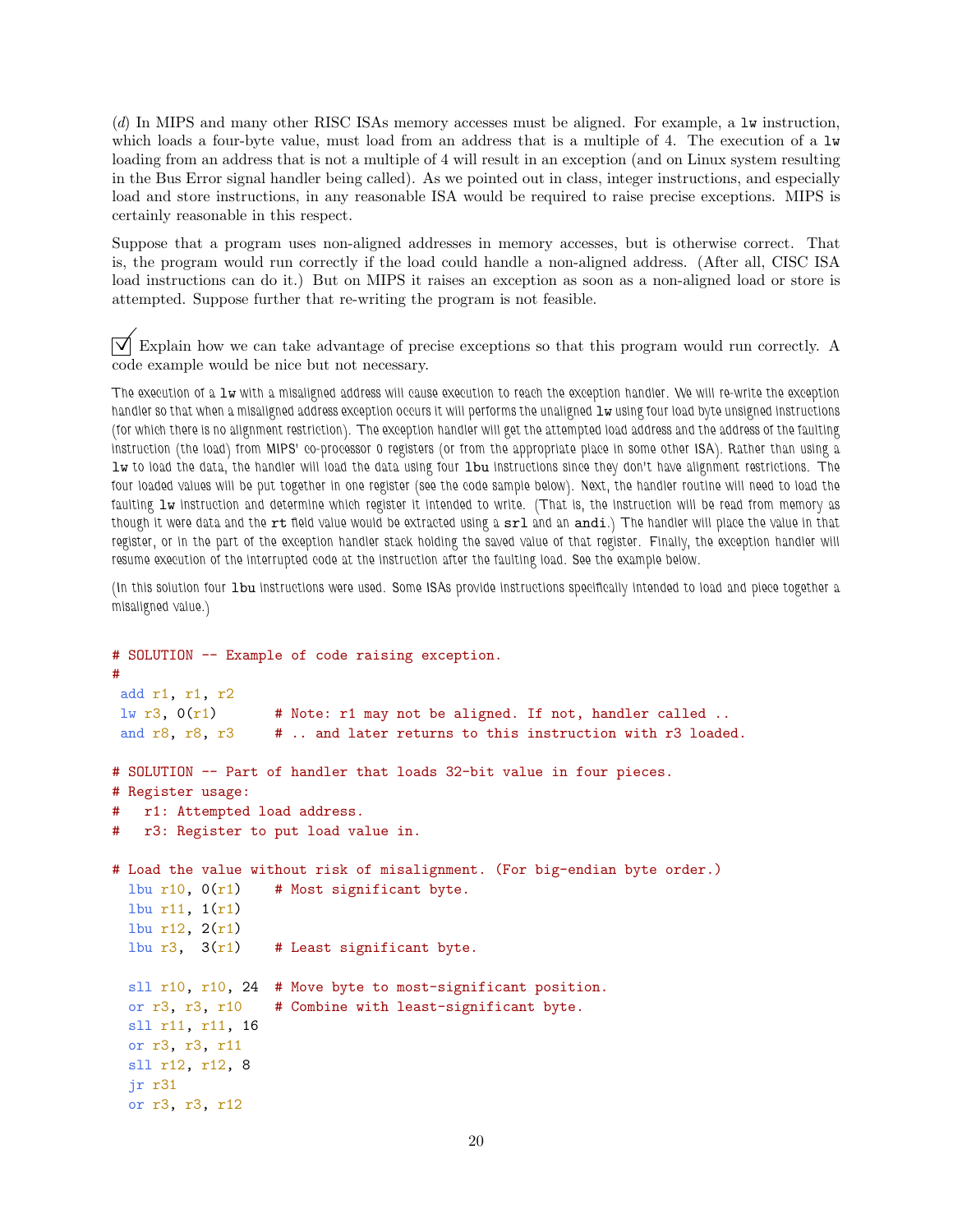$\overline{\vee}$  Explain why it would be impossible if loads only raised deferred exceptions. (Assume that aligned accesses work fine with such loads.)

In a deferred exception the handler starts after the faulting instruction and at least one following instruction finishes execution. Any value written by the faulting instruction will not be correct. (In a precise exception the handler is called after instructions up to but not including the faulting instruction finish execution. All values written will be correct.)

For the handler to emulate unaligned loads it needs to resume execution at the instruction following the unaligned load. In the solution example above the lw is the faulting instruction and the and is the instruction at which execution needs to resume for the program to work correctly. If the exception were deferred then by definition at least the and and possibly several other instructions would execute before the handler were called. In that case the old value of r8 would be lost and so there would be no way to return to the and and execute the code correctly. For example, suppose r8 were 7 (a correct value) and r3 were 0 (incorrect, assume that the correct value is 17) when the and executes the first time (before the handler is called). The execution of and sets r8 to 0. Suppose that the handler is called and sets  $r3$  to 17 (a correct value) and then returns to the and. The second execution of and sets  $r8$  to 0 (the value of 0  $\&$  17) when it should be set to 1 (the value of 7  $\&$  17).